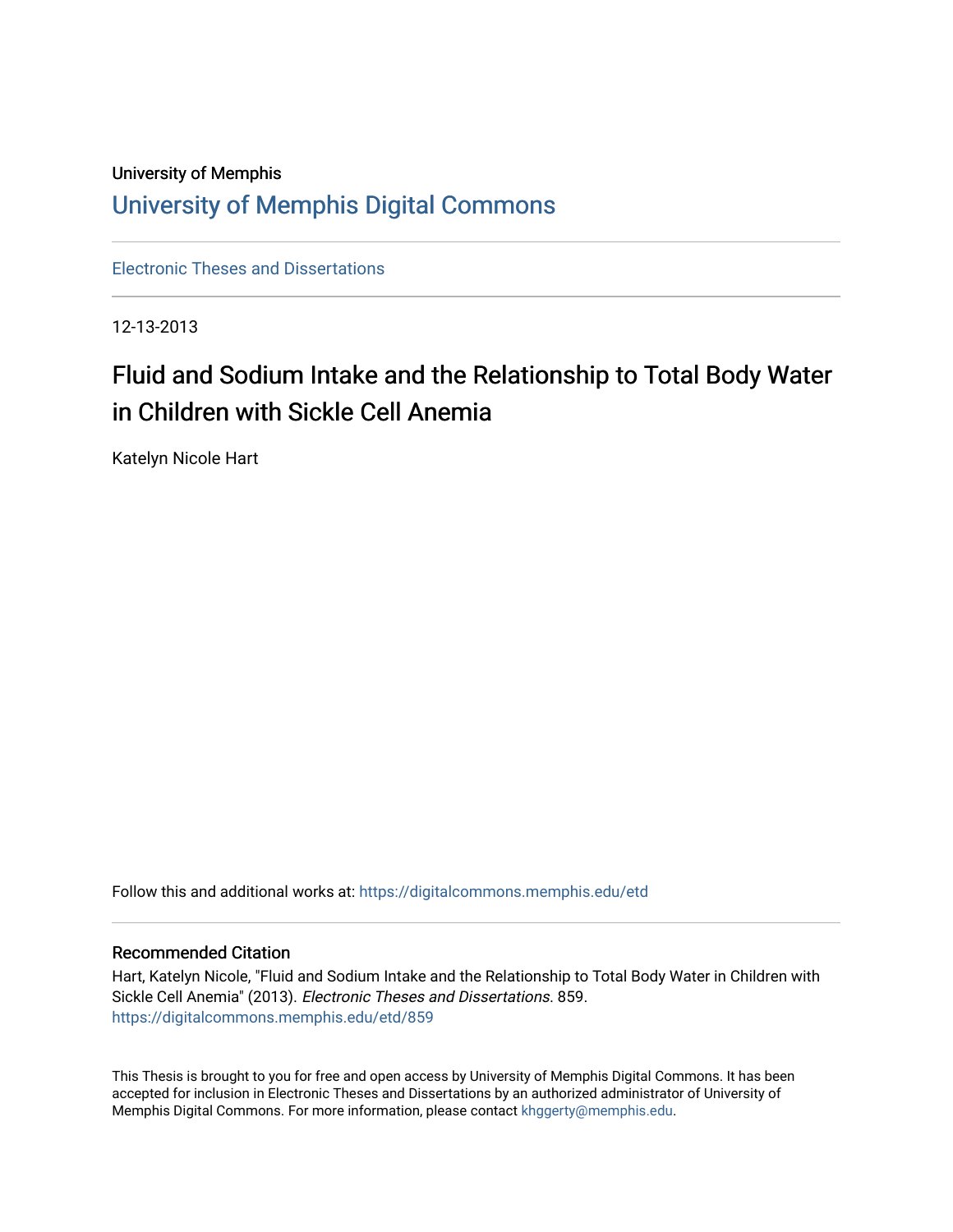# FLUID AND SODIUM INTAKE AND THE RELATIONSHIP TO TOTAL BODY WATER IN CHILDREN WITH SICKLE CELL ANEMIA

by

Katelyn Nicole Hart

A Thesis

Submitted in Partial Fulfillment of the

Requirements for the Degree of

Master of Science

Major: Clinical Nutrition

The University of Memphis

December 2013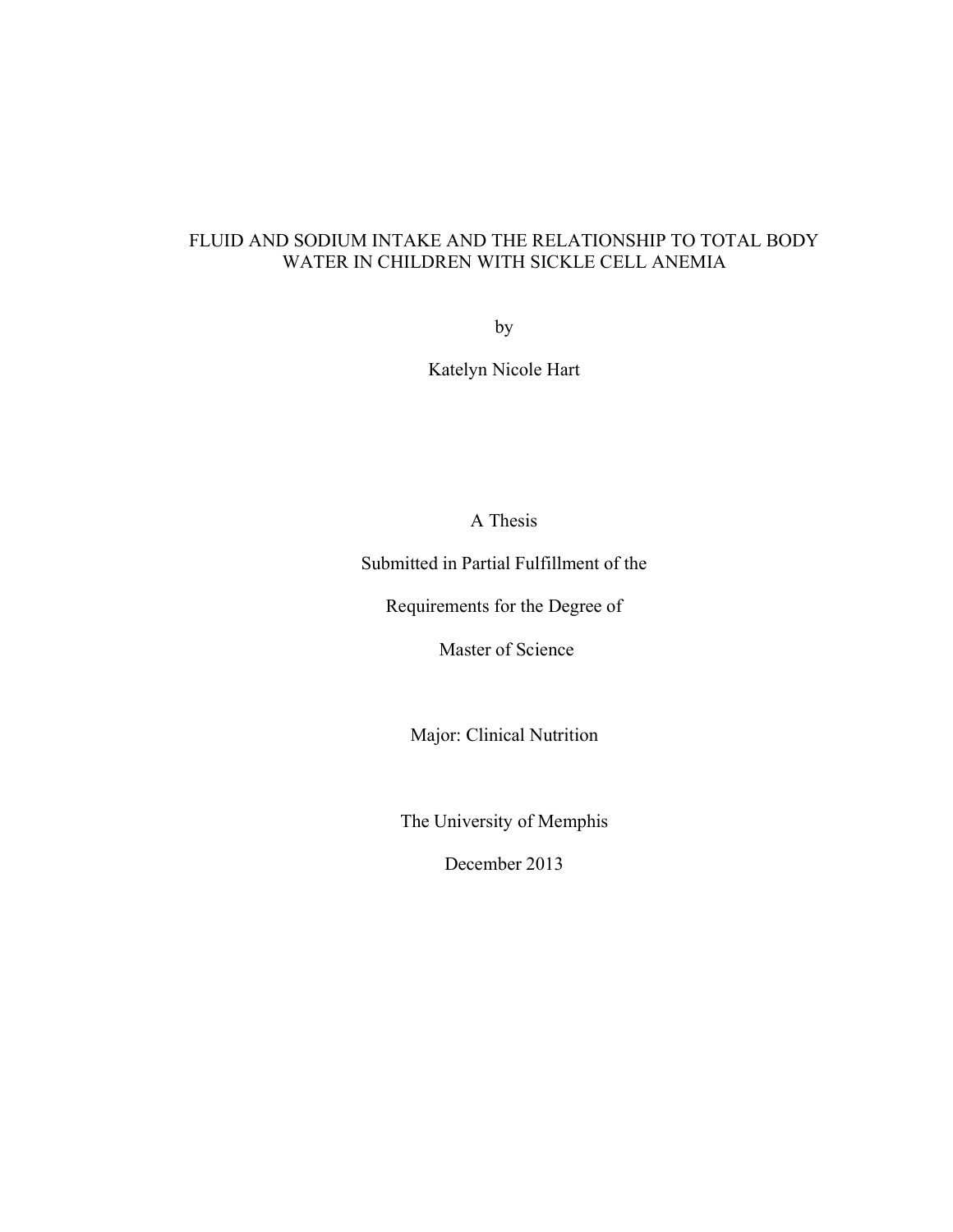#### **ABSTRACT**

 Hart, Katelyn Nicole. MS. The University of Memphis. December 2013. Fluid and Sodium Intake and the Relationship to Total Body Water in Children with Sickle Cell Anemia. Major Professor: Dr.Ruth Williams-Hooker.

Sickle cell anemia (HbSS) is the most common and severe form of sickle cell disease.<sup>1,2</sup> A complication of HbSS is vaso-occlusion pain crisis (VOC) that occurs when the sickled red blood cells become lodged in the blood vessel and causes pain.<sup>5</sup> The purpose of this study was to measure hydration status using bioelectrical impedance analysis (BIA), to measure fluid and sodium intake, and to see if there is an association between oral fluid intake, sodium intake, and hydration status. Ten children between the ages of 5 and 17 who had HbSS were recruited. The BIA measured their total body water (TBW) and their food records were analyzed. The average sodium intake among subjects was 3708 mg/day. This average intake is much higher than the USDA DRI for sodium intake in children. The average fluid intake was 1.29 liters/day, which was less than recommended. There was no correlation found between fluid or sodium intake and TBW content.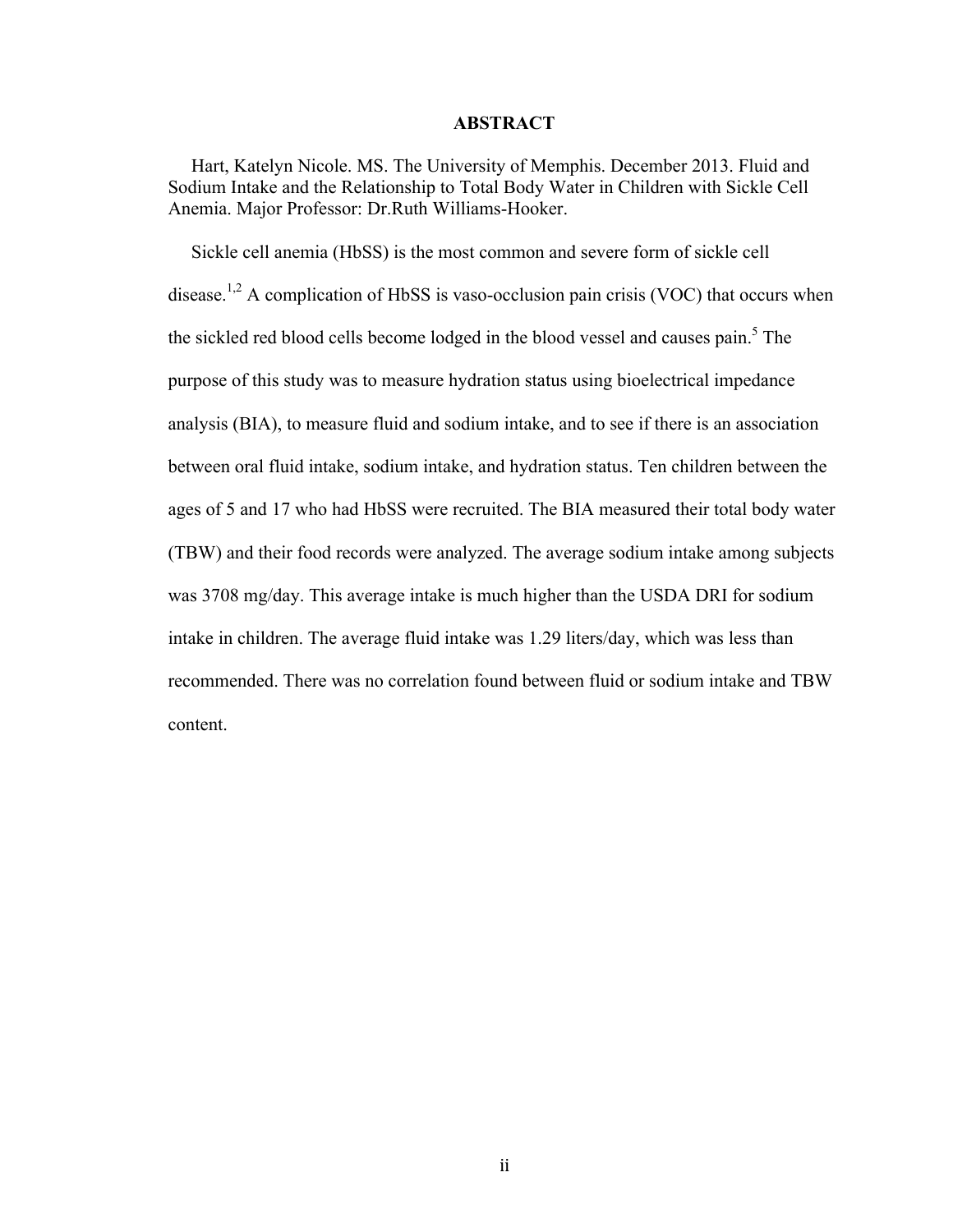# **TABLE OF CONTENTS**

# Chapter

# Page

| $\mathbf{1}$   | Introduction                                  | $\mathbf{1}$   |
|----------------|-----------------------------------------------|----------------|
|                | <b>Research Questions</b>                     |                |
|                | Review of Literature                          | $\frac{3}{3}$  |
|                | <b>Factors Affecting VOC</b>                  | $\overline{7}$ |
| $\overline{2}$ | Methodology                                   | 11             |
|                | Subjects                                      | 11             |
|                | <b>Inclusion Criteria</b>                     | 11             |
|                | <b>Exclusion Criteria</b>                     | 12             |
|                | <b>Total Body Water Analysis</b>              | 12             |
|                | <b>Nutrient Analysis</b>                      | 12             |
|                | Data Analyses                                 | 13             |
| 3              | <b>Results</b>                                | 14             |
|                | <b>Patient Demographics</b>                   | 14             |
|                | Sodium Intake                                 | 14             |
|                | <b>Fluid Intake</b>                           | 15             |
|                | <b>Total Body Water</b>                       | 17             |
| $\overline{4}$ | Discussion, Limitations, and Conclusions      | 19             |
|                | Discussion of Findings                        | 19             |
|                | Limitations                                   | 20             |
|                | Conclusion                                    | 21             |
|                | References                                    | 22             |
|                | Appendices                                    |                |
|                | Appendix A—RJL Systems User Guide             | 24             |
|                | Appendix B—University of Memphis IRB Approval | 27             |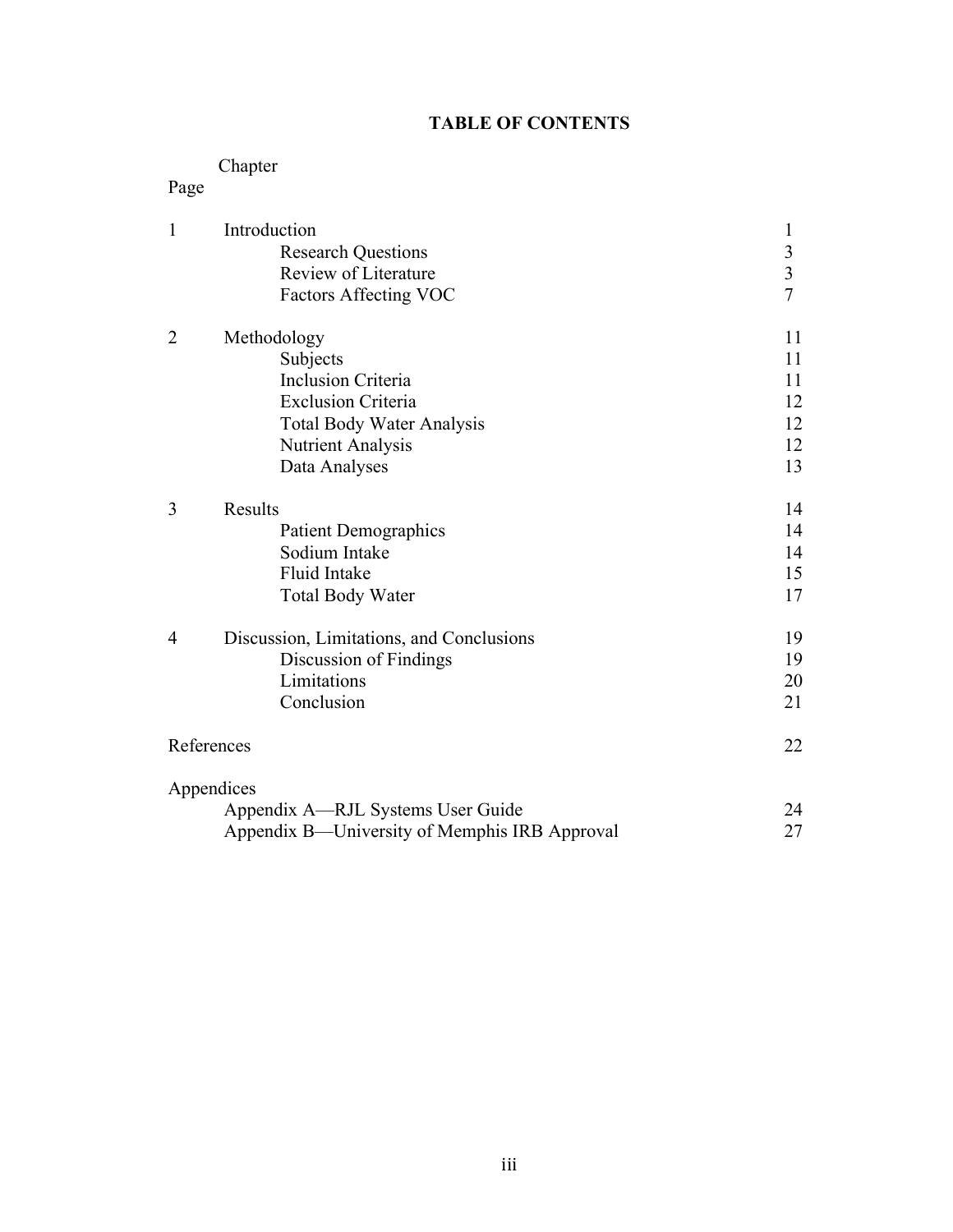# **LIST OF TABLES**

| Table          |                                                                                                                                              | Page |
|----------------|----------------------------------------------------------------------------------------------------------------------------------------------|------|
| $\mathbf{1}$   | Average intake of sodium compared to the Dietary Reference Intake<br>of sodium.                                                              | 15   |
| $\overline{2}$ | T-test comparing average sodium intake to Dietary Reference of<br>1500mg for sodium.                                                         | 15   |
| 3              | The Holliday-Segar Method used to calculate fluid needs.                                                                                     | 16   |
| 4              | Average fluid intake compared to the fluid needs of subjects.                                                                                | 16   |
| 5              | Paired Samples Test comparing average fluid intake to the fluid needs<br>of subjects.                                                        | 16   |
| 6              | Total Body Water (TBW) measured from Bioelectrical Impedance<br>Analysis compared to normal TBW levels among pediatric males and<br>females. | 17   |
| 7              | T-test of males versus recommended test value of 38.1 liters.                                                                                | 18   |
| 8              | T-test of females versus recommended test value of 30 liters.                                                                                | 18   |
| 9              | Correlation table comparing average fluid and sodium to Total Body<br>Water (TBW).                                                           | 18   |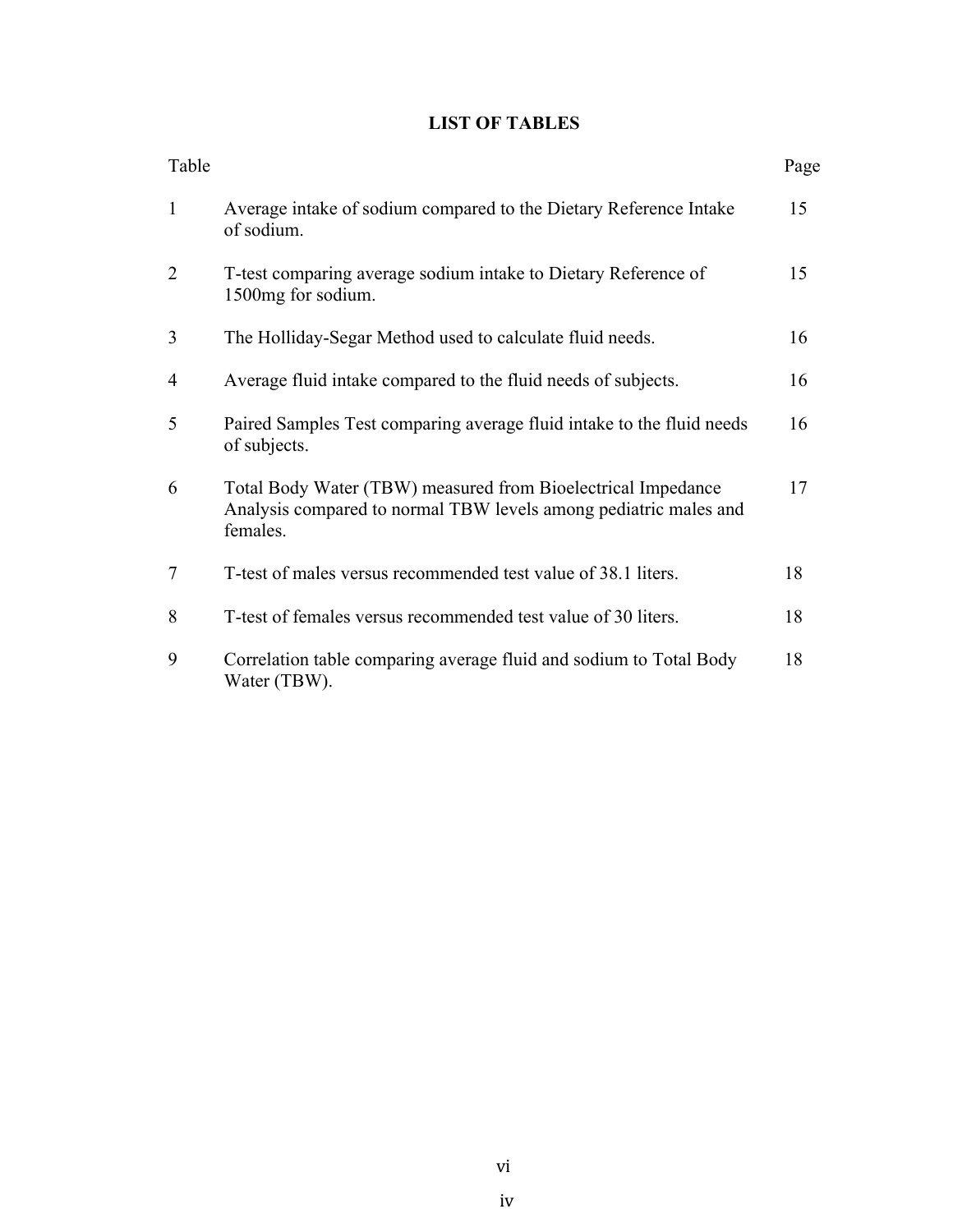#### **CHAPTER 1**

### **INTRODUCTION**

 Sickle cell disease (SCD) is one of the most common genetic blood disorders in the world. An estimated 12,500 individuals suffer from SCD in England.<sup>1,2</sup> It is known that over 60 children are born with SCD each year in Canada. One in 10 African Americans in the United States carry the sickle cell trait, and 1 in 400 has SCD. <sup>3</sup>

 SCD includes a group of genetic disorders that affect hemoglobin shape and function. Hemoglobin is the molecule of the erythrocytes or red blood cells (RBCs) that is responsible for delivering oxygen throughout the body. Those with SCD have atypical hemoglobin molecules, called hemoglobin S, that alter the shape of the red blood cells into a sickle or crescent shape. (See Figure 1).

 Sickle cell disease is an autosomal recessive genetic disorder. In order for the disease to occur, a person must inherit two copies of the sickle cell gene—one from each parent. Those who only receive the gene from one parent become carriers, and can therefore pass the gene along to their children.<sup>2</sup>

Subcategories of sickle cell disease exist based on hemoglobin (Hb) variants.<sup>1</sup>

The four main subclassifications of the disease include sickle cell hemoglobin C disease, sickle cell β thalassemia zero, sickle cell β + thalassemia, and sickle cell anemia (HbSS). <sup>4</sup> The most serious forms are sickle cell anemia (HbSS) and sickle beta zero thalassemia (β Thal 0). β Thal 0 manifests clinically in the same fashion as HbSS since the end result of β Thal 0 is a decreased amount of β-globin chain, thus leading to abnormally-low amounts hemoglobin. <sup>3</sup> Hemoglobin (Hb) is known as the most important protein found in RBCs because of its binding and transporting properties.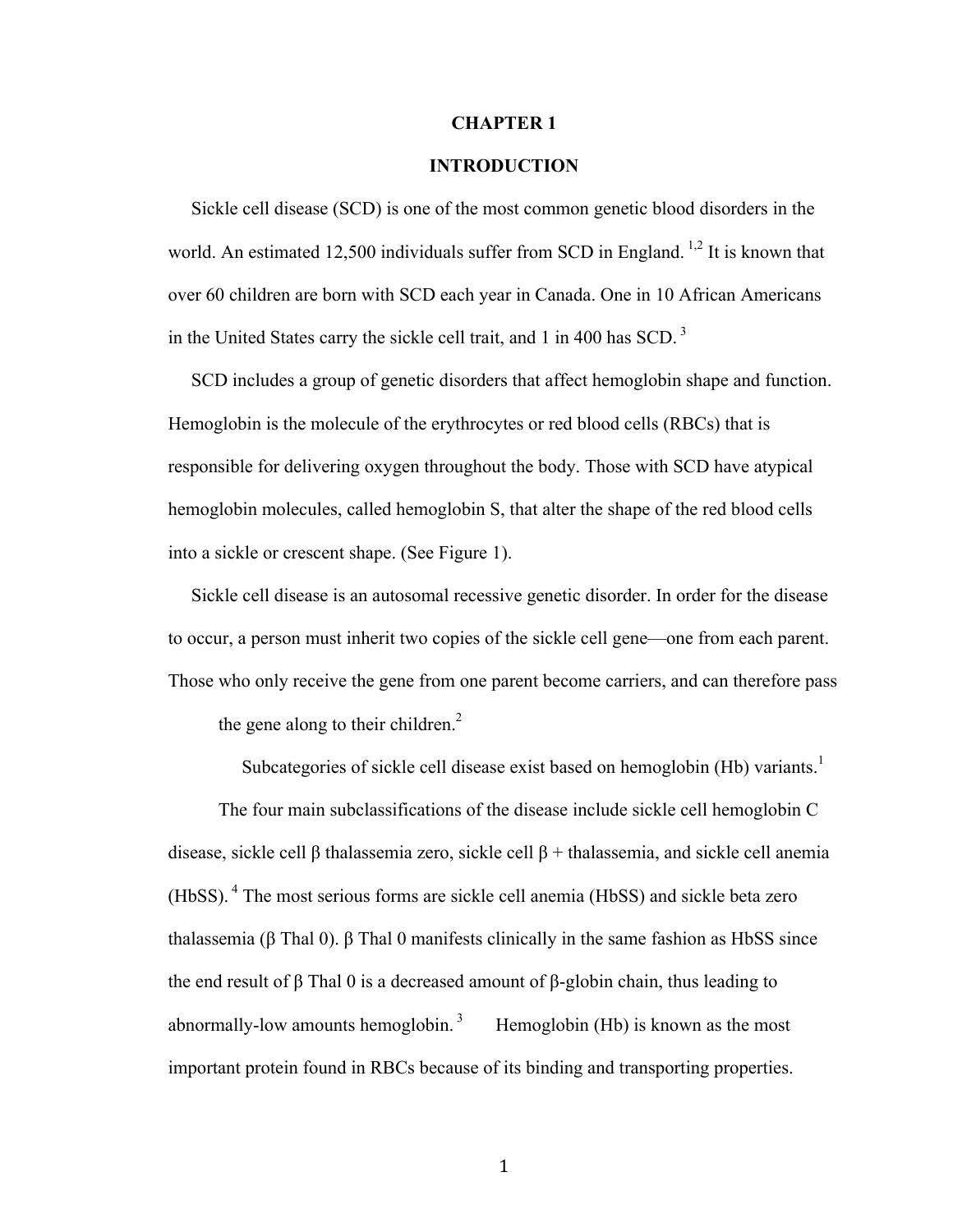Hemoglobin binds with ambiently-supplied oxygen from the alveolar sacs in the lungs and transports it to the left side of the heart and out to the remainder of body tissues via the arterial system. Subsequently, catabolically-produced carbon dioxide from these same tissues is diffused into the venous system, where it binds to any available Hb and is transported back to the right side of the heart and out to the lungs for removal.

 A normal RBC has a biconcave shape and is soft and flexible. These normal RBCs maintain shape as they pass through the capillaries and release oxygen to the tissues. Sickle cell disease causes the RBCs to have a sickle shape and become more rigid. These rigid, sickle-shaped RBCs have difficulty flowing through smaller blood vessels to the extent that they may cause an obstruction or blockage (See Figure 1). The resultant attenuated blood flow would concomitantly reduce oxygen delivery to the corresponding tissues, and may precipitate a *pain crisis* characterized by localized intense pain in the legs, back, joints, or chest, ischemia, and tissue damage.  $1-3$  These adverse conditions appear to be more likely when those with the disease are exposed to extreme temperatures and/or if they become dehydrated.<sup>5</sup> To compound the situation, sickle RBC cells have shortened lifespans, often resulting in reduced overall RBC count to the extent that SCD patients become anemic. It is unclear if excessive hemoconcentration associated with dehydration further contributes to the premature demise of the RBC.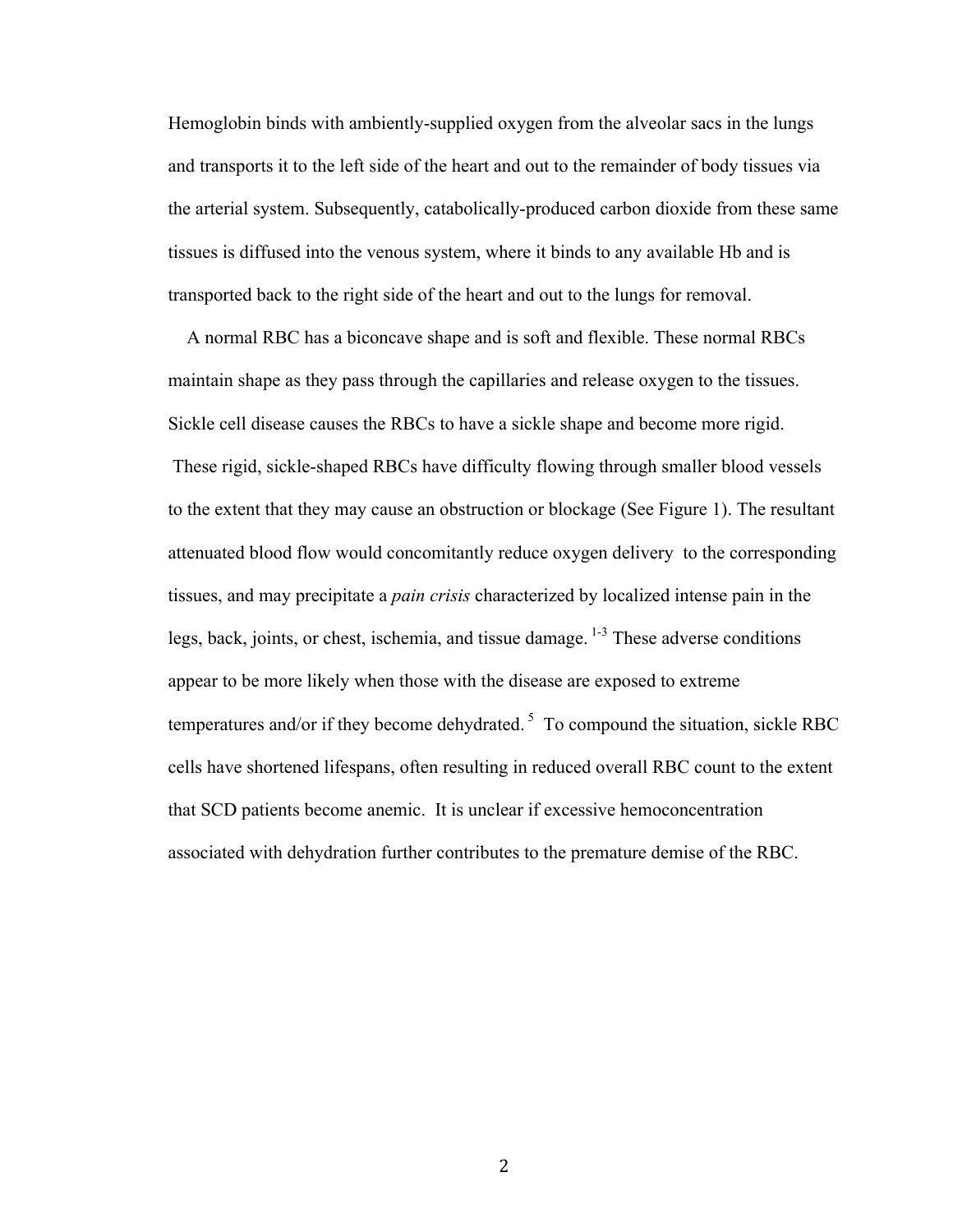

Figure 1. Diagram reflecting a normal red blood cell and a sickle shaped red blood cell.<sup>11</sup>

 A pilot study conducted at University of Memphis and St. Jude Children's Research Hospital examined the feasibility of monitoring hydration status with bioelectrical impedance. <sup>6</sup> In addition, sodium and fluid intake were measured. The current proposal is a follow-up to that study for the following purposes: 1) to measure hydration status using bioelectrical impedance analysis, 2) to measure fluid and sodium intake, and 3) to see if there is an association between oral fluid intake, sodium intake, and hydration status.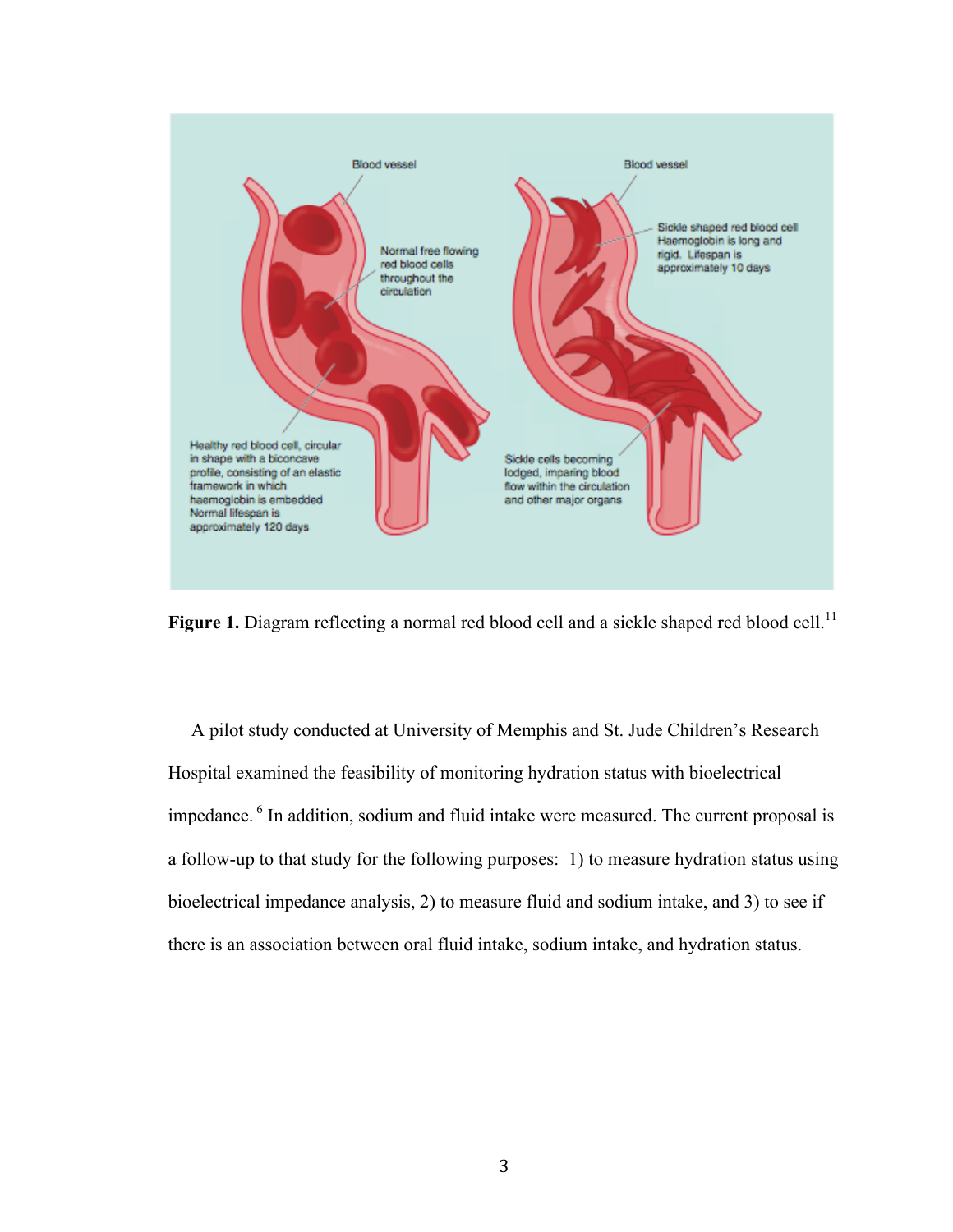#### **LITERATURE REVIEW**

#### **Sickle Cell Anemia**

 Sickle cell anemia (HbSS) is the most common and severe form of sickle cell disease. It affects 1 in 600 African Americans in the United States.<sup>7</sup> Sickle cell anemia is characterized by the predominance of hemoglobin S rather than the typical hemoglobin A in the erythrocytes or red blood cells (RBC). <sup>8</sup>

 The symptoms experienced by those with HbSS vary by each patient. Some report mild symptoms while others are frequently hospitalized for the treatment of more serious complications the disease might cause. Many complications can arise from HbSS; two more common and severe complications are chronic hemolytic anemia and vasoocclusion. <sup>8</sup>

**Hemolytic Anemia.** The anemia that occurs with HbSS is due to RBC destruction. Normal RBCs live about 120 days, while sickled RBCs live for only 10-20 days. Unfortunately, the bone marrow cannot produce new RBCs fast enough to replace the sickled RBCs.<sup>9</sup> A low RBC count results in severe anemia. The manifestations of chronic hemolytic anemia include shortness of breath, jaundice, aplastic crisis (abnormal increase of immature RBC or reticulocytes in the body), fatigue, delayed growth, and pigment gallstones. <sup>4</sup>

**Vaso-Occlusion**. Vaso-occlusion develops in the body when sickled red blood cells are inflexible and become lodged in the blood vessel (See Figure 2). This results in the obstruction of blood and damage to the surrounding tissues and organs. The vasoocclusion can occur anywhere the blood flows. The manifestations of vaso-occlusion include recurrent acute pain or vaso-occlusive pain crisis (VOC), abnormal spleen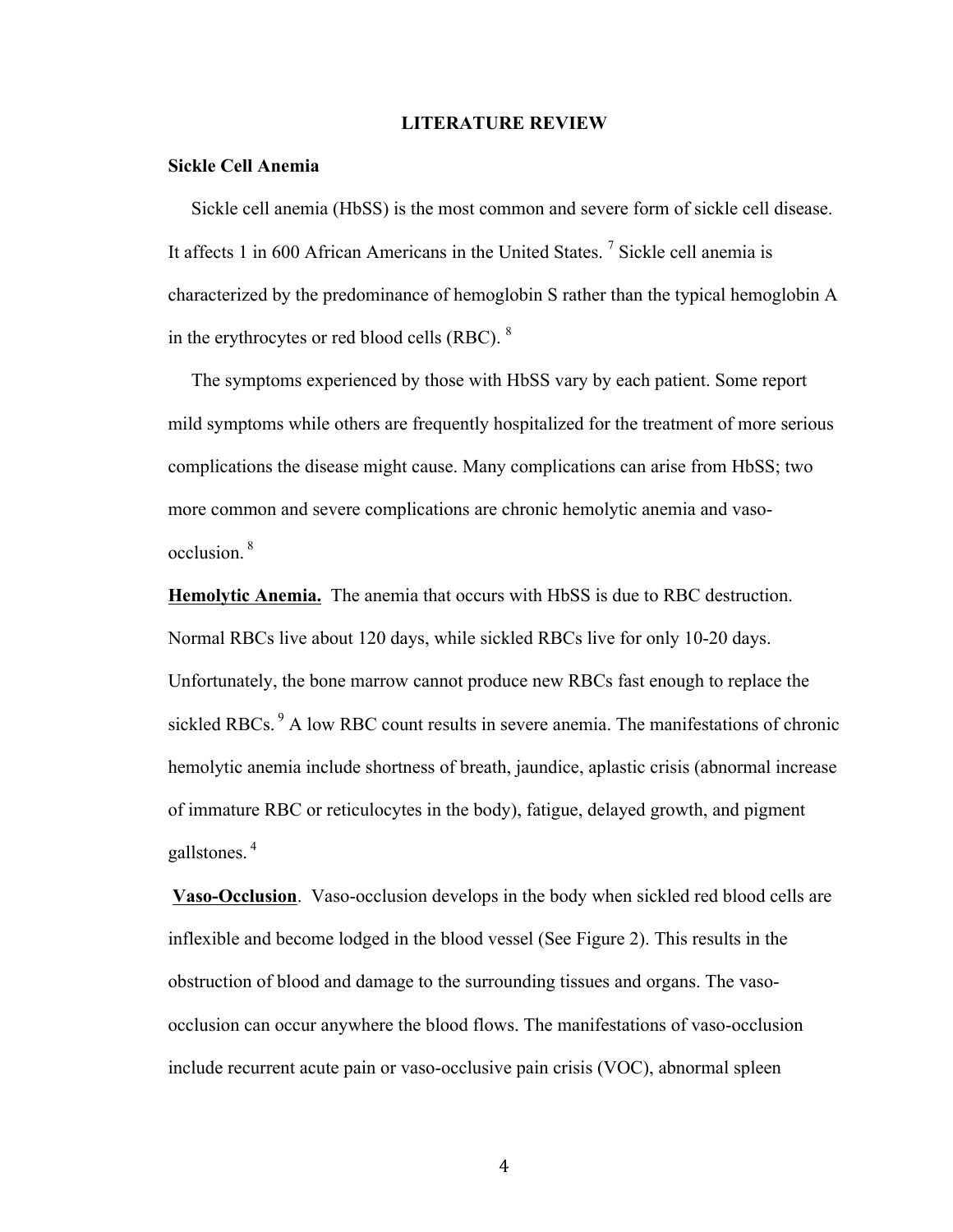function, acute chest syndrome, stroke, hyposthenuria and enuresis, chronic nephropathy, priapism, avascular necrosis, proliferative retinopathy, renal insufficiency, leg ulcers, and spontaneous abortion. Acute chest syndrome involves a variety of symptoms including fever, cough, or dyspnea. Ischemic strokes occur due to vaso-occlusion in one or more cranial vessels. Hyposthenuria is the concentration of the urine, while enuresis is the inability to control urine. Chronic nephropathy is damage to the kidneys, and priapism is a painful penis erection. Avascular necrosis occurs when the bone tissue dies due to too little blood supply. With proliferative retinopathy, blood vessels begin to grow in the retina of the eyes. The reasons for leg ulcers are unknown, however they are a complication commonly seen in HbSS patients.



Figure 2. Vaso- occlusion.<sup>1</sup>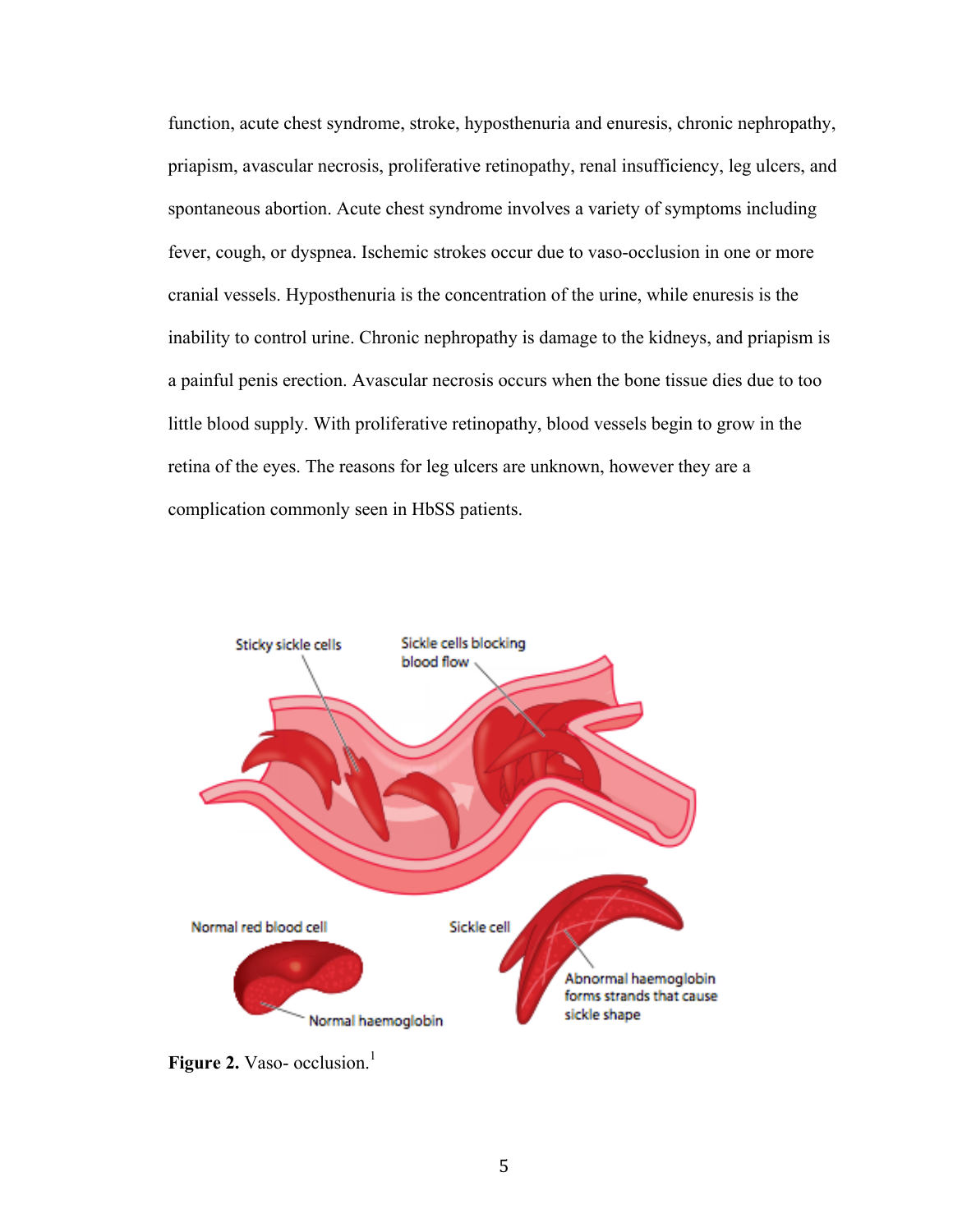#### **Vaso-Occlusive Pain Crisis (VOC)**

Vaso-occlusive pain crisis is the primary complaint of patients with sickle cell anemia, accounting for more than 90 percent of all HbSS-related hospital admissions.<sup>10</sup> While the pain associated with VOC is not fatal, it can cause unnecessary suffering and decrease quality of life for the patient, as well as relate to some life-threatening issues such as infections, lung problems, and stroke that singularly or collectively could be fatal.<sup>5</sup>

 The frequency and duration of VOC varies from patient to patient, as does the degree of pain. Yale et al. reported that 5.2 percent of patients have a pain crisis 3-10 different times throughout the year, while 34 percent experience one or fewer pain crises a year.<sup>11</sup> Patients with HbSS and relatively high hemoglobin levels are more likely to experience more frequent pain crises than those with lower hemoglobin levels.<sup>6</sup> Crisis duration can persist anywhere from five minutes to several months. The pain patterns most commonly affect the back, knees, legs, arms, chest, and abdomen, and can involve two or more sites.

 The crisis can be spontaneous or the result of physiological changes that occur during dehydration, stress, exposure to extreme temperature (such as temperature changes with seasons, jumping in a cold swimming pool, going outside on a hot or cold day), hypoxia, or engaging in strenuous exercise.<sup>1</sup> Several types of pain-crisis episodes have been identified: pain from an area of occlusion with no hematological changes, pain associated with bone marrow hypoplasia, high fever resulting in depressed RBC counts, sudden and massive RBC blockage in the visceral organs especially the spleen, or manifestations of one or more crises at a time.<sup>12</sup>

 The management of vaso-occlusive pain is largely supportive, including providing fluid and analgesics and encouraging patients to rest. <sup>8</sup> In order to prevent further crises in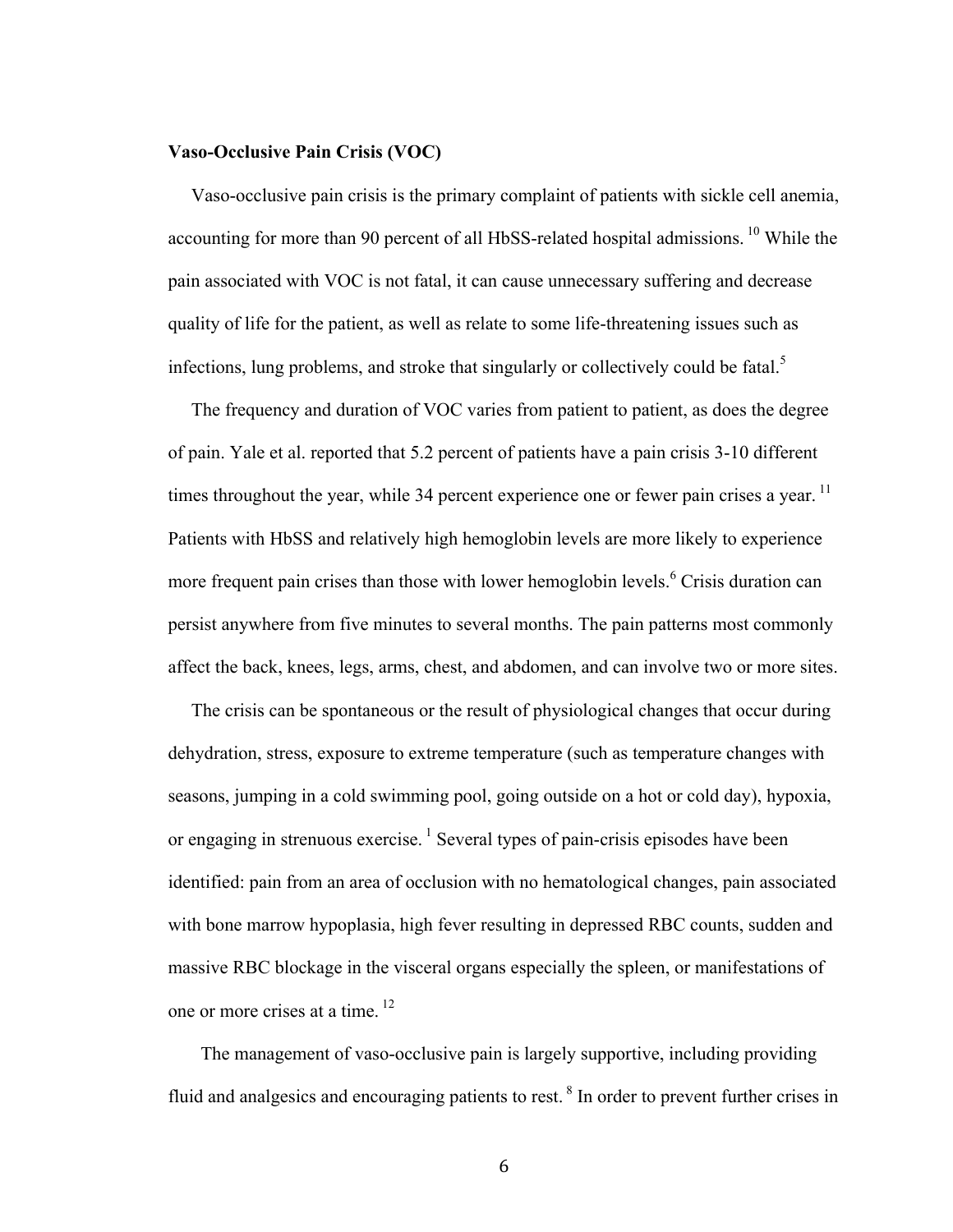patients with SCD, clinicians recommend that patients consume adequate amounts of fluid to prevent dehydration, avoid exposure to extreme cold, avoid exercising to exhaustion, and avoid alcohol use since it dehydrates the body.  $^{11}$  These recommendations appear to be based on speculation rather than data.

**Factors Affecting VOCs**. The triggers for pain crisis appear to include various types of stress: traumatic, physical, psychological, and physiologic. Vichinsky et al. reported that dehydration, extreme weather changes, and low body temperature appeared to be the most common factors leading to a pain crisis.<sup>13</sup> However, research concerning children and these phenomena is limited at this time.

**Weather and VOC.** During the colder weather, peripheral blood vessels vaso-constrict to conserve body heat. This narrowing of the blood vessels can further impede the movement of sickle shaped RBCs and as a consequence, occlusion may occur.<sup>14</sup> Other weather changes may also lead to VOC, although the reasons for this are not well understood. One possible theory for the influence of the weather on VOC is the equilibrium (acclimatization) that the body must establish with changing climatic conditions.<sup>12</sup> Changes in climate upset the equilibrium and increase the incidence of pain.<sup>6</sup>

 Smith et al. reported that from over 400 visits by HbSS patients to the emergency room for complaints of pain, it was found that 5.2 percent of them had pain consistent with VOC,  $<sup>1</sup>$  and that the number of pain crises increased with colder temperatures. This</sup> relationship between cold weather and pain crisis outbreak was shown to increase in temperatures below 32 **°**F, but it was not statistically significant when temperatures were >80 **°**F, indicating that pain crises were not associated with higher temperatures.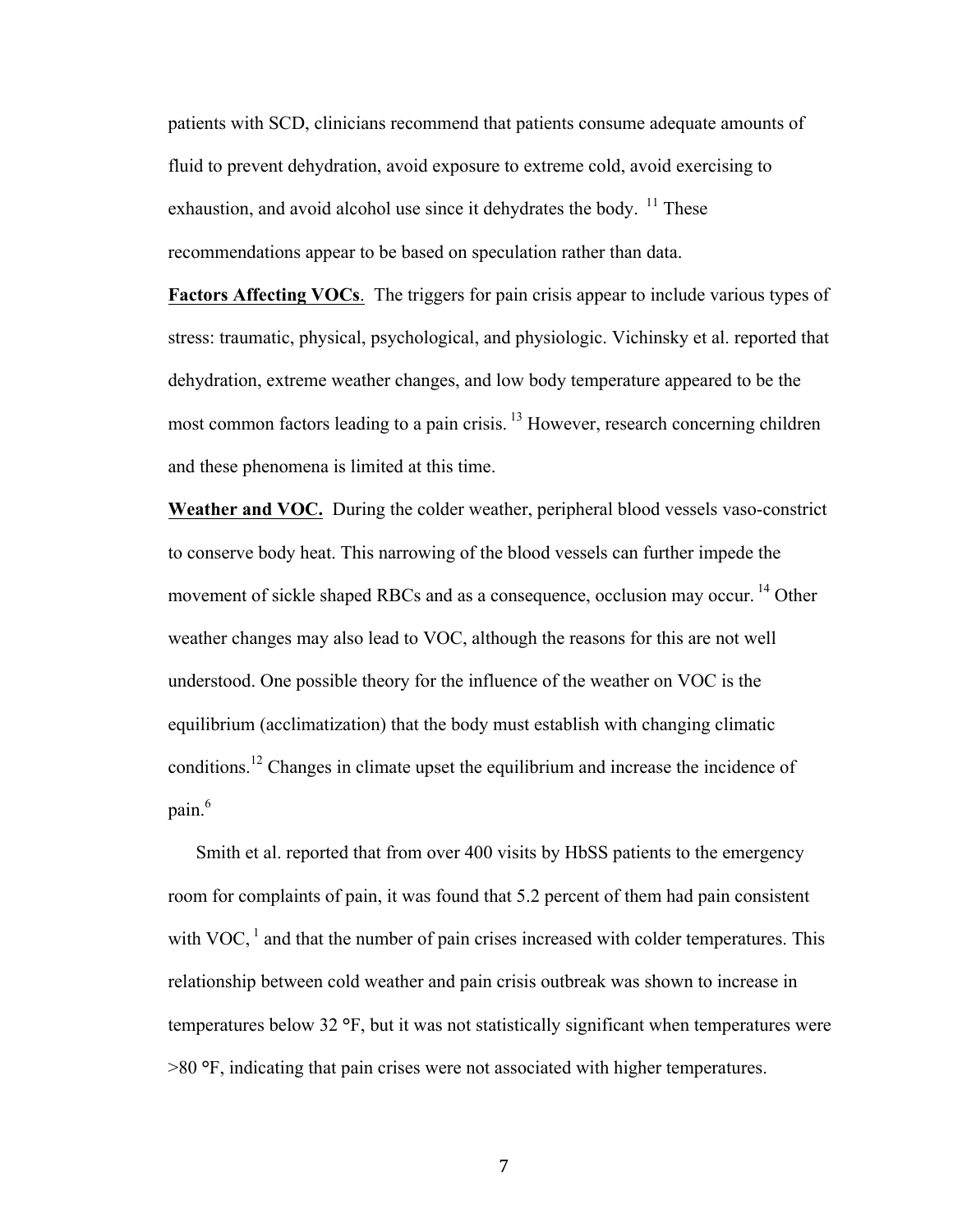However, the average monthly pain score was also higher in humid months. It was reported that there is a significant correlation of VOC with weather conditions, with colder temperature being at the forefront of causes of onset of VOC.  $8,15$ 

 Another study has found that 68 percent of chronic pain patients believe that their pain increases with changes in the weather. Cold and damp conditions were ranked the highest influence on pain crises. 16

**Nutritional Factors Affecting VOC.** Nutritional factors also appear to affect VOC.

Unlike the weather, these nutritional factors can be manipulated, and they can be used to improve a patient's quality of life. Two important nutritional factors related to VOC are hydration and sodium.

**Hydration and VOC.** For the maintenance of the body's homeostasis, hydration is vital. For an adequately hydrated adult, overall total body water accounts for 55-65 percent of overall body weight. <sup>6</sup> Adequate hydration is needed to maintain optimal physical and mental functioning of an individual and for the sickle cell patient, hydration status may be even more important as a method of pain management.<sup>17</sup>

 Dehydration may occur in sickle cell patients for many reasons, including, but not limited to, diarrhea, severe vomiting, excessive sweating, diuresis and/or inadequate fluid intake. <sup>6</sup>

 When fluids are reduced, this leads to an increase in plasma viscosity, and a concomitantly more sluggish movement of blood cells. This creates an opportunity for sickle shaped RBCs to stick together, causing an occlusion.<sup>14</sup> When a patient is admitted for VOC, IV fluids to maintain hydration status are provided. Families of sickle cell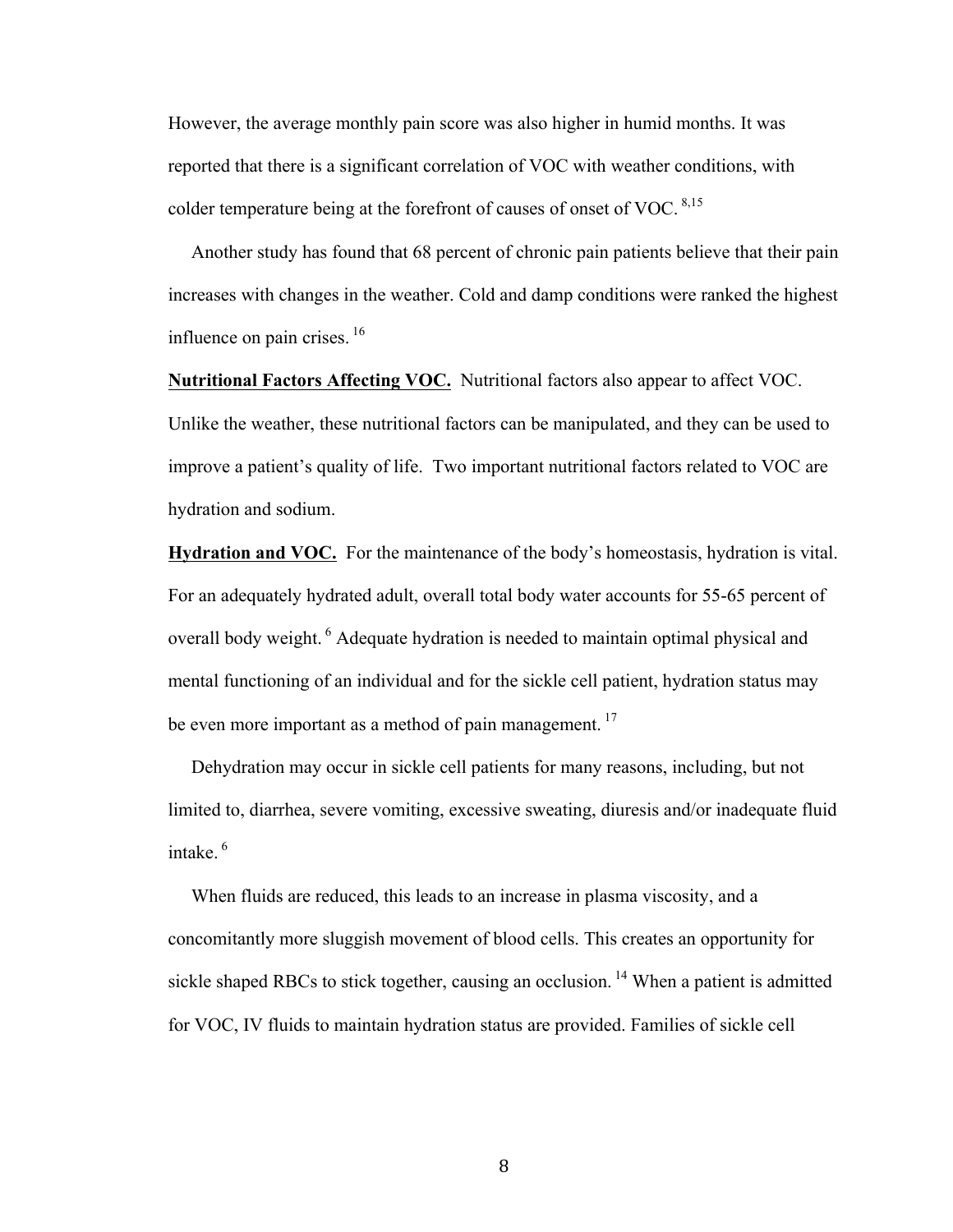patients are counseled to maintain a patient's hydration status as prevention for pain crisis. 18

**Sodium and VOC.** Sodium has been linked to pain crises experienced by HbSS patients for a number of years. Some small studies have suggested that proper hydration can aid in the prevention and treatment of sickle cell pain crisis. Further research conducted involving larger groups of patients could help determine if proper hydration may prove to be a simple treatment option, or an adjuvant of other anti-sickling therapies.

 Rosa et al. induced a low-sodium or hyponatremia state in three HbSS patients who suffered from severe, frequent pain crises.<sup>19</sup> Hyponatremia was categorized as a serum sodium level of 120 to 125 mmol per liter. These patients were advised to drink 3 to 4 liters of fluid per day and to begin a low sodium diet. After this intervention, VOC occurrence was reduced in each of the three patients during the period of hyponatremia.

 Rosa et al. speculated that the decrease in serum sodium levels increased the time required for polymerization of the RBCs. <sup>19</sup>The delay was thought to occur because the HbSS patients' RBCs were able to pass through the capillaries before the process of sickling occurred, therefore reducing the occlusion in the small blood vessels and lowering the frequency and duration of VOCs. Rosa et al. also noted that during a hyponatremia state, the affinity of HbSS for oxygen was increased, and that hydration of sickle cells appears to reduce the inflexibility of irreversibly sickled forms.

**Hydration and Sodium Intake Among HbSS Patients.** Little information currently exists from controlled studies concerning hydration status and the role both dietary water and sodium in the incidence of VOC in children with sickle cell anemia. Nutrition interventions to limit sodium and enhance hydration while including proper energy and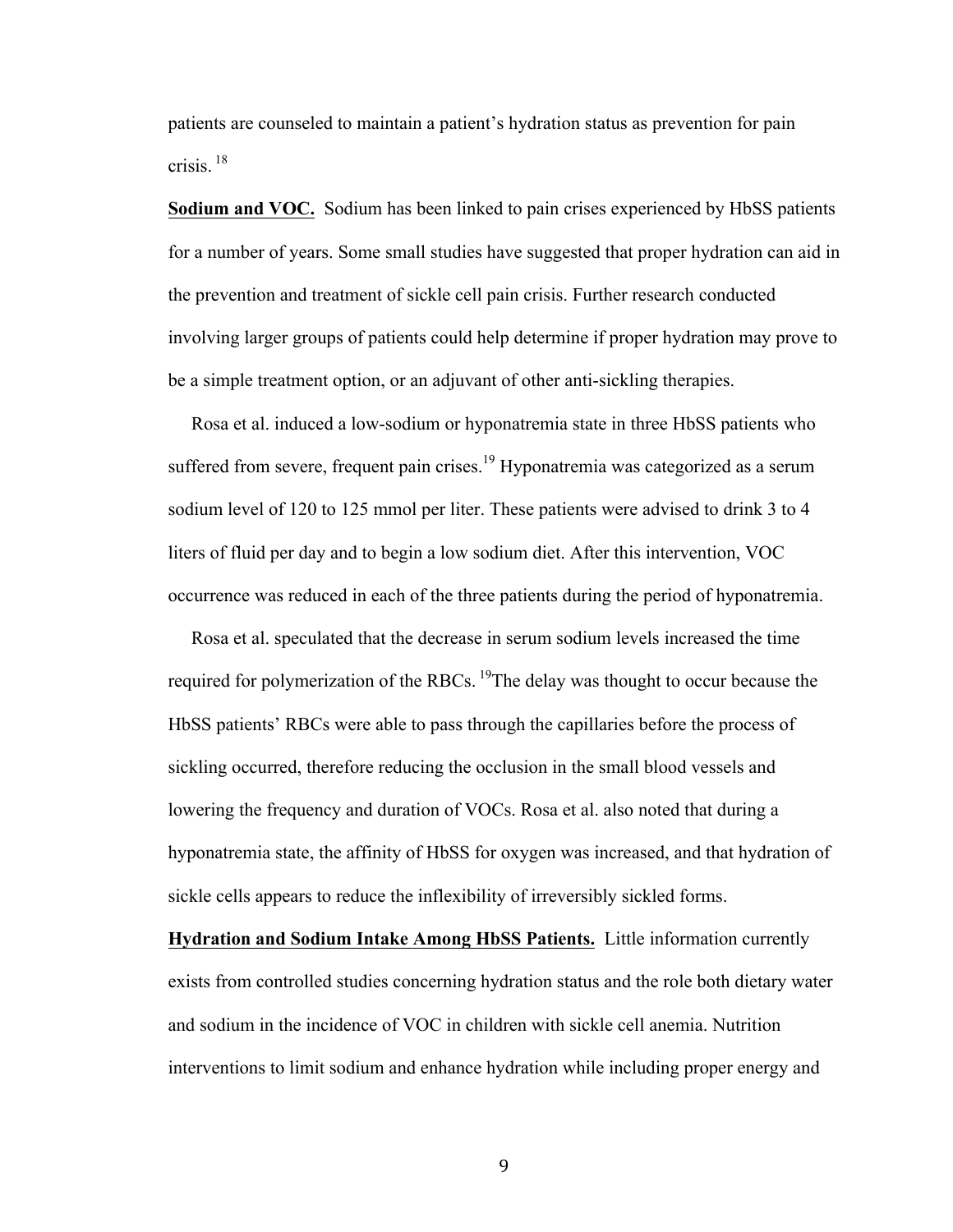protein may be created in order to minimize the risk of pain crisis. Appropriate education could benefit this population to potentially reduce the frequency and severity of VOC.

 Currently, these nutritional concerns may not be well addressed in HbSS patients. According to research previously conducted at the University of Memphis with St. Jude Children's Research Hospital on patients' nutritional intake, twenty-one patients were found to consume only 88% of fluid requirements, while their sodium intake exceeded recommendations at 150% of upper limit  $(UL)^5$  This study concluded the dietary water intake of pediatric patients with HbSS was suboptimal, and the dietary sodium intake exceeded recommendations. The purpose of the proposed study is to further assess hydration and sodium levels in HbSS patients at St. Jude.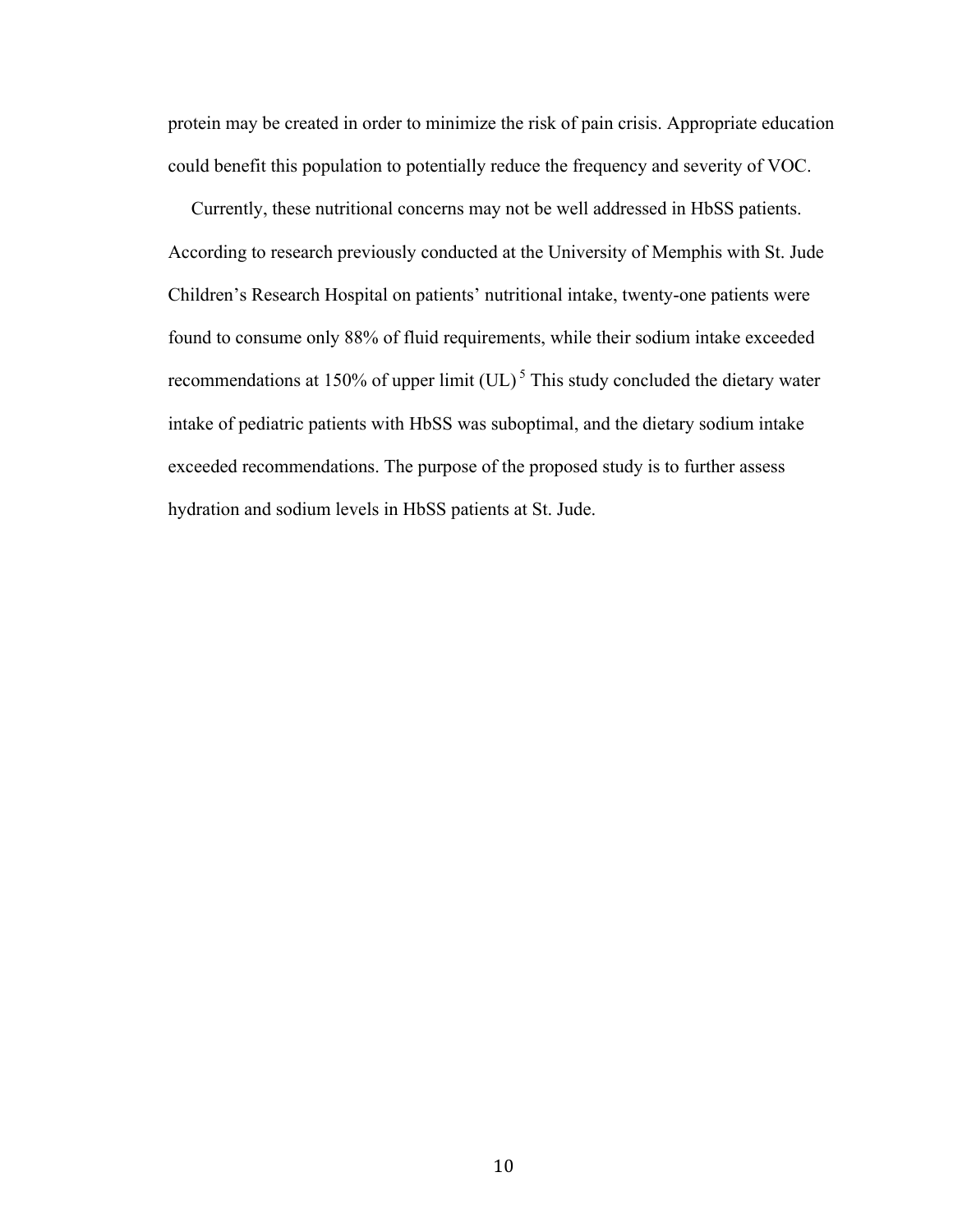#### **CHAPTER 2**

#### **METHODS**

### **Subjects**

 Ten children between the ages of 5 and 17 who had sickle cell anemia (HbSS or Hb Sβ0-thalassemia) and were being treated and/or followed by St. Jude Children's Research Hospital were recruited from St. Jude Children's Research Hospital Sickle Cell clinics. The subject's physician or dietitian reviewed the study with the subject and legal guardian to determine whether they were interested in participating. Subjects and/or legal guardians who were interested in participating in the study contacted the study investigator at The University of Memphis to set up an appointment. The patient/caregiver came to the University of Memphis for the analysis.

 Informed consent/assent was obtained. All research was conducted at The University of Memphis Human Performance Labs. The Institutional Review Board (IRB) approval was obtained at the University of Memphis. St. Jude Children's Research Hospital was exempt from IRB review.

### **Inclusion Criteria**

- Must be a patient of St. Jude Children's Research Hospital between 5-17 years of age
- Must have the ability to lie still for up to five minutes
- Must have the ability to fast, no food or water, for 12 hours prior to the completion of bioelectrical impedance analysis (BIA)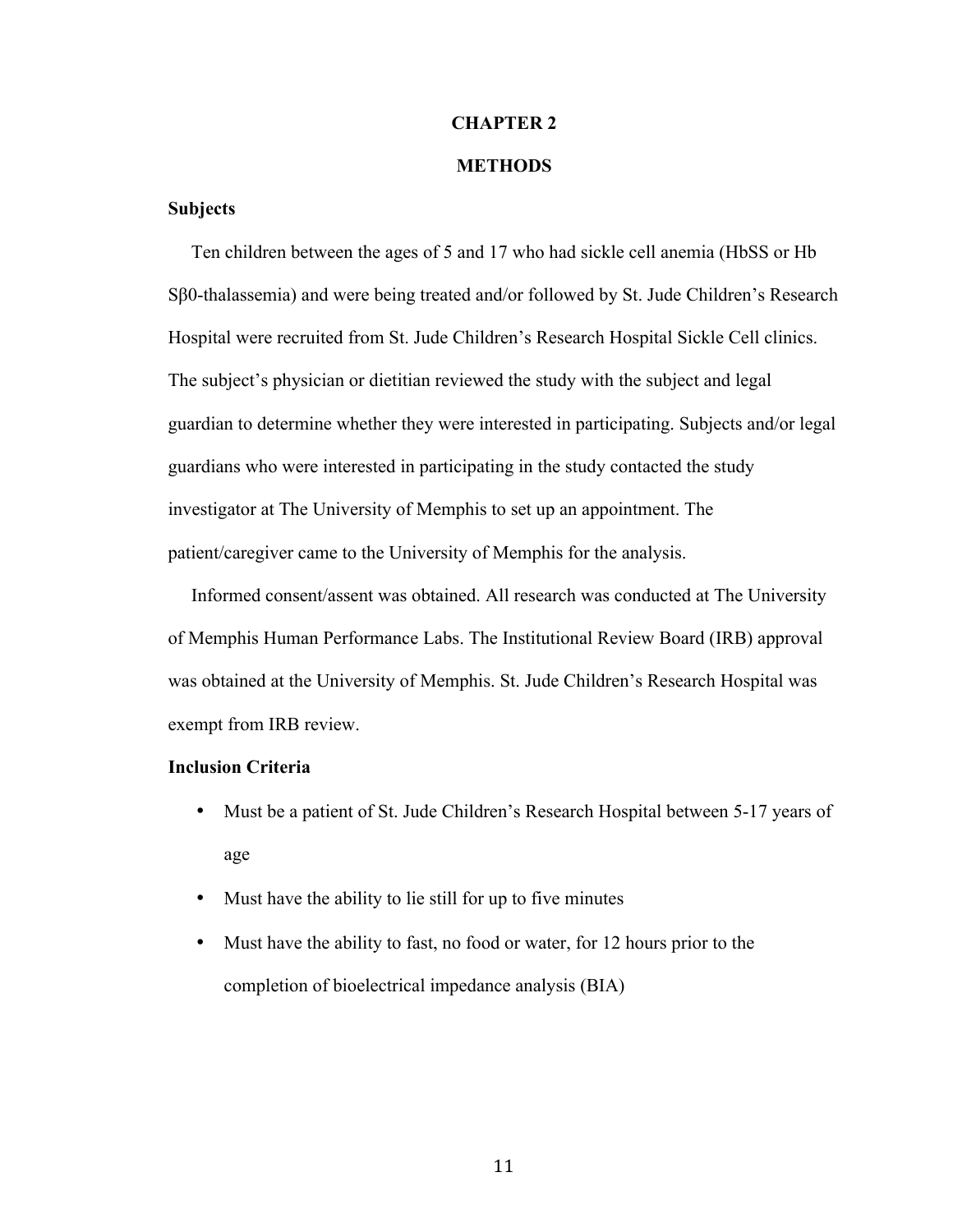• Must agree to record details of food and fluid intake over a 72-hour period. The dietitian at St Jude will educate the patient/caregiver on how to properly maintain the food record.

#### **Exclusion Criteria**

 Subjects were excluded from the study if they did not meet the inclusion criteria, or at any point upon request.

#### **Total Body Water Analysis**

 Bioelectrical impedance analysis (BIA) was performed on all subjects to assess total body water. Subjects reported in the morning because they had been fasting for the previous 12 hours. While bare-footed, supine, and jewelry free, subjects abducted and held both arms at 30 degrees from the body during data collection. The right hand and foot were cleaned with alcohol before electrodes were positioned. The electrodes were placed at the top of the ankle between two connections of bones, above the toes, and on top of the hand below the fingers and between the bones of the wrist. Subjects were asked to lie still while the analyzer was turned on and the test was conducted, which took about 60 seconds. After completion, the electrodes were removed and disposed. Data were entered into RJL Systems Body Composition Program, Version 2.1.

#### **Nutrient Analysis**

 The study investigator assessed sodium and fluid intake from a 72-hour food and fluid record. The quantity and time of day the food was consumed, and the name brand of the food if convenience or processed, were obtained. Fluid and sodium amounts were analyzed using the Nutrition Data System for Research (NDSR) 2013 and compared to the United States Department of Agriculture (USDA) Dietary Reference Intake (DRI) for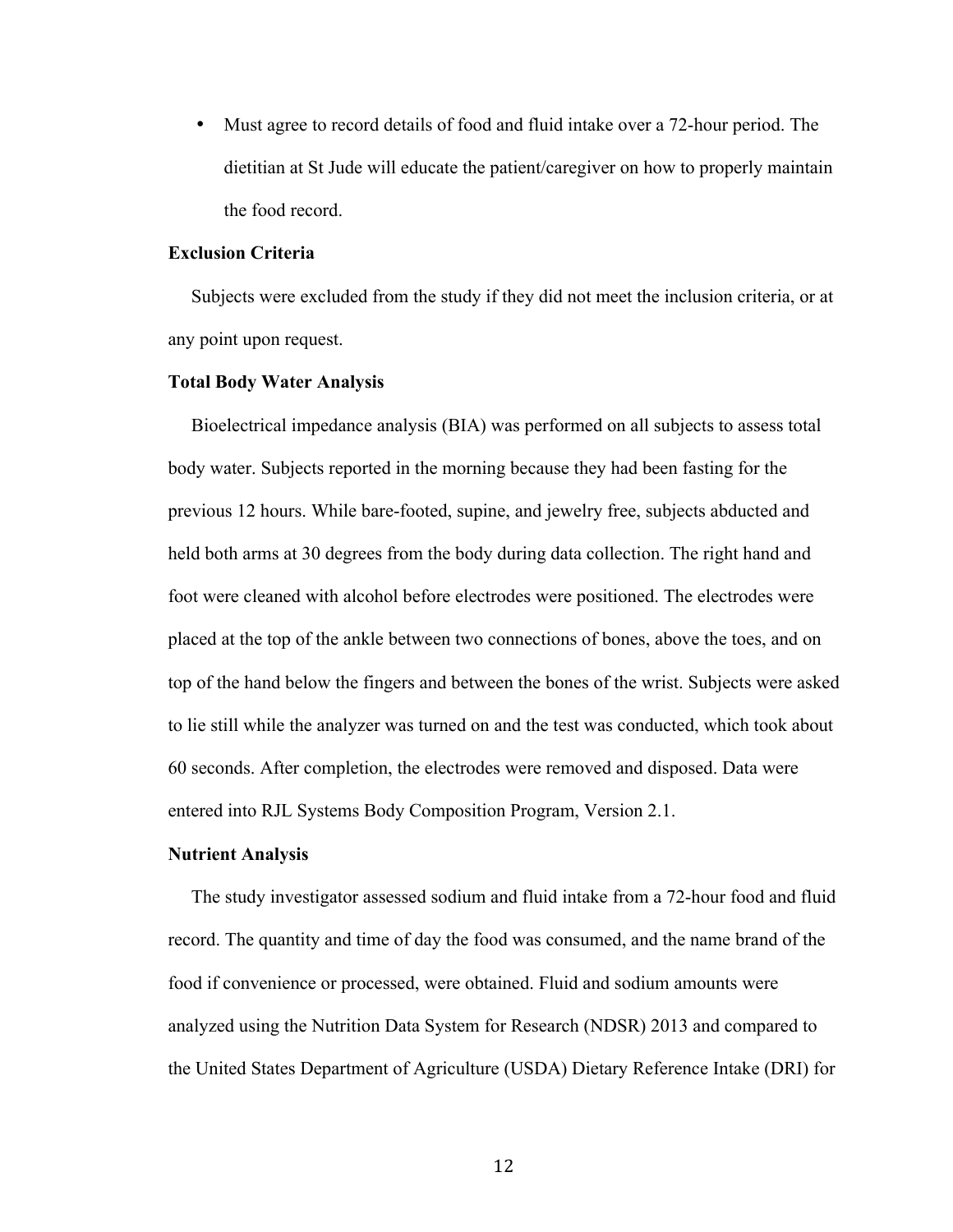children ages 5 to 17. Not included in the analysis was sodium added to the food by the subject before consumption.

#### **Compensation**

 After completion of the BIA, subjects received a snack and \$50. The caregiver or legal guardian received a \$5 gas card and a free parking decal.

#### **Data Analyses**

 Statistical analyses were performed using SPSS version 20 for Windows (SPSS Inc., Chicago, IL, USA, 2011). Means, frequencies, and percentages were calculated for all of the variables. Variables included gender, age, total body water, sodium intake, fluid intake. Recommended values of sodium intake (1500 mg), fluid requirements per the Holliday Segar equation, and total body water averages were used for comparisons. A bivariate Pearson Correlation was conducted to see if there was a relationship among average total body water, sodium intake, and fluid intake. A one-group t-test was conducted to compare the participants' average sodium intake with the recommended intake of 1500mg. A dependent t-test was conducted to compare the participants' average fluid intake with the recommended average fluid intake requirements. Lastly, to evaluate the differences in total body water and the recommended value, males and females were selected separately based on difference recommended values. Thus, one-group t-tests were conducted for both males and females to evaluate whether there was a difference in the participants' total body water intake and their recommended values (38.1 and 30.0, respectively). A p-value of less than 0.05 was considered statistically significant for all inferential statistics test.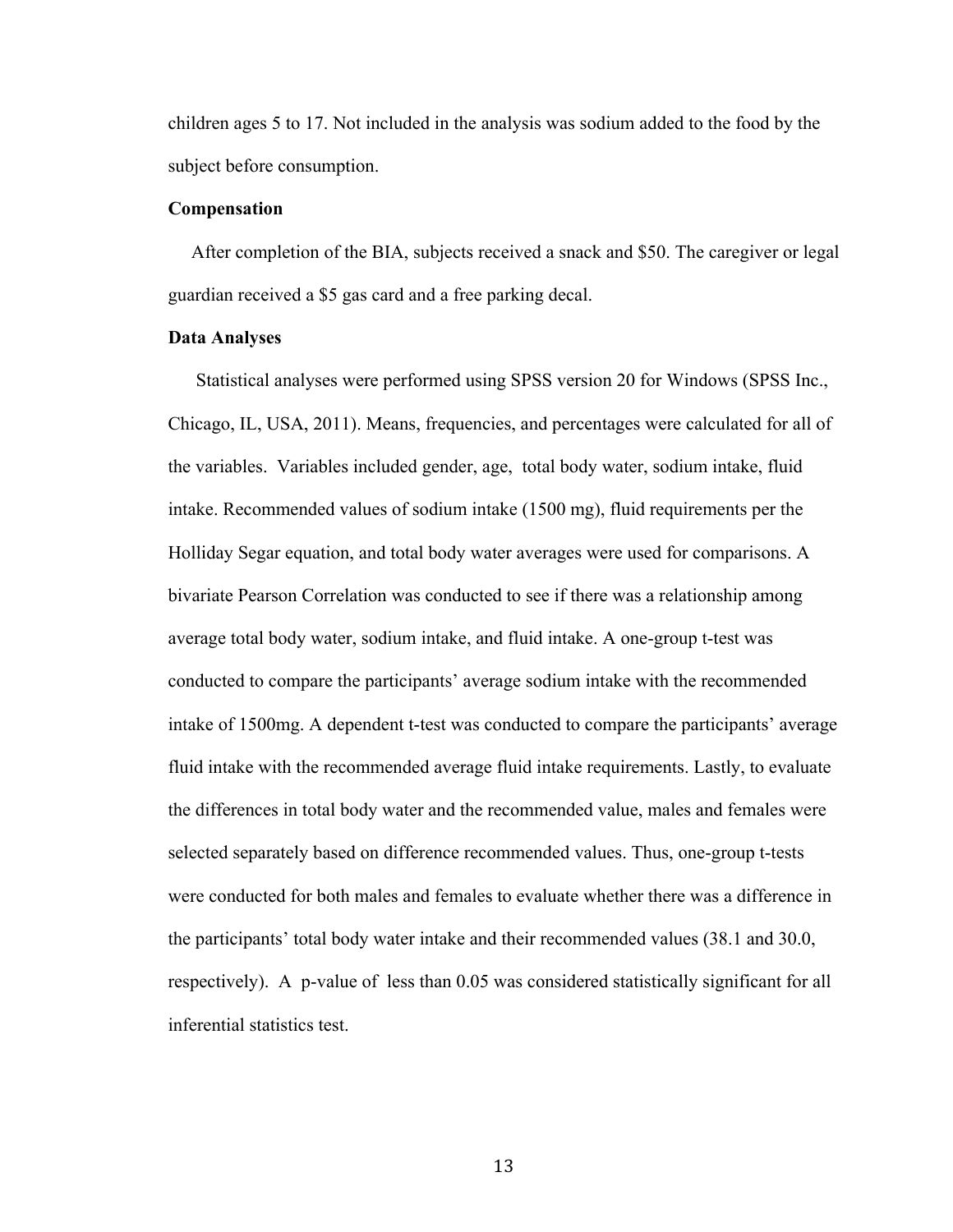#### **CHAPTER 3**

#### **RESULTS**

#### **Patient Demographics**

 There were 10 subjects that completed the study ranging from 8 to 18 years old with a mean age of 12.9. There were 4 boys and 6 girls all diagnosed with sickle cell anemia (HbSS). None of the subjects had any recent pain crises or painful events that required use of pain medication or hospitalizations within 2 weeks before the BIA study.

#### **Sodium Intake**

 The average sodium intake among subjects, based on three-day food records, was 3708 mg/day, which did not include salt added to foods during the cooking process or before intake (See Table 1). This average intake is much higher than the USDA Dietary Reference Intake (DRI) of 1500 mg for sodium intake in children. The minimum daily intake of sodium collected was 1294 mg with a maximum daily intake reported of 9210 mg.

 The mean sodium intake among males was 3966 mg/day. The mean intake among the females was 3544 mg/day. Both group's sodium intake was significantly higher than the DRI for their age group. Based on the data collected, there is a significant difference found between average sodium intake and the DRI for sodium ( $t = 5.226$ ,  $p = 0.001$ ) (See Table 2). Subjects were consuming a much higher amount of sodium ( $M = 3708$ ; SD = 1336) than is recommended for their age.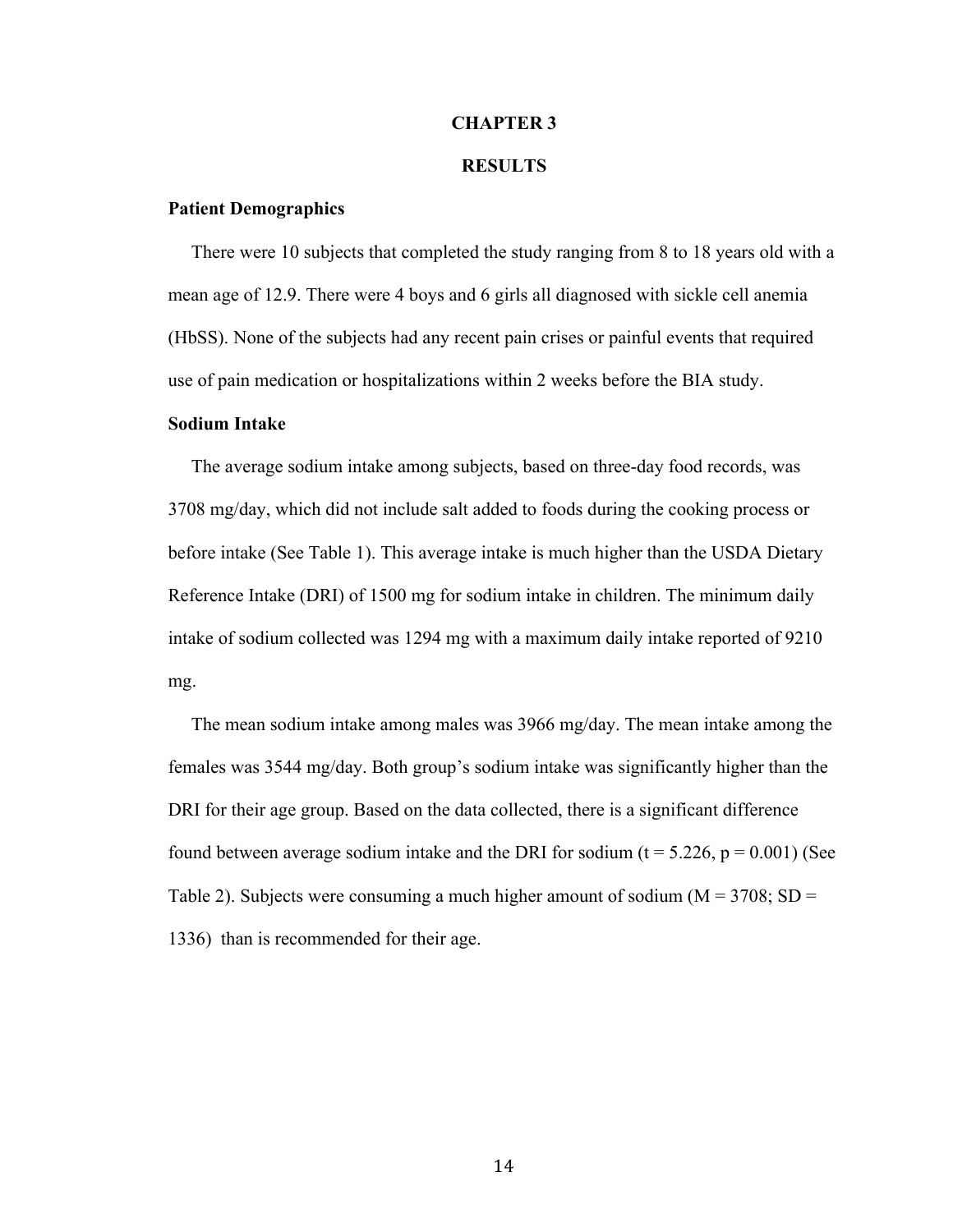| <b>Table 1.</b> Average miane of sourant compared to the Dictary Neterchec miane of sourant. |        |     |                |            |                    |
|----------------------------------------------------------------------------------------------|--------|-----|----------------|------------|--------------------|
| Subject                                                                                      | Gender | Age | Average Sodium | Sodium DRI | Percentage of      |
|                                                                                              |        |     | Intake (mg)    | (mg)       | Sodium DRI $(\% )$ |
| 01                                                                                           | M      | 13  | 2966           | 1500       | 197                |
| 02                                                                                           | M      | 12  | 5103           | 1500       | 340                |
| 03                                                                                           | F      | 12  | 2973           | 1500       | 198                |
| 04                                                                                           | F      | 18  | 3165           | 1500       | 211                |
| 05                                                                                           | F      | 16  | 2705           | 1500       | 180                |
| 06                                                                                           | F      | 9   | 4352           | 1500       | 290                |
| 07                                                                                           | M      | 15  | 5885           | 1500       | 392                |
| 08                                                                                           | F      | 10  | 5256           | 1500       | 350                |
| 09                                                                                           | M      | 8   | 1866           | 1500       | 124                |
| 10                                                                                           | F      | 16  | 2814           | 1500       | 188                |

**Table 1.** Average intake of sodium compared to the Dietary Reference Intake of sodium.

**Table 2.** T-test comparing average sodium intake to Dietary Reference Intake of 1500mg for sodium.

|                   |       | Test Value = $1500$ |            |            |                            |           |  |  |
|-------------------|-------|---------------------|------------|------------|----------------------------|-----------|--|--|
|                   |       |                     | $Sig. (2-$ | Mean       | 95% Confidence Interval of |           |  |  |
|                   |       | df                  | tailed)    | Difference | the Difference             |           |  |  |
|                   |       |                     |            |            | Lower                      | Upper     |  |  |
| Average<br>Sodium | 5.226 | Q                   | .001       | 2208.96667 | 1252.7413                  | 3165.1920 |  |  |

### **Fluid Intake**

 Fluid intake was also collected from subjects through the 3-day food records and the average fluid intake was 1.29 liters/day, which was on average 39% less than recommended. The fluid needs of each subject were calculated using the Holliday Segar equation, (See Table 3) and the fluid needs compared to the average intake of each subject was then compared (See Table 4).

 Using a paired samples test, it can be concluded there was a significant difference between average fluid intake and the fluid needs of subjects ( $t = -4.38$ ,  $p = .002$ ) (See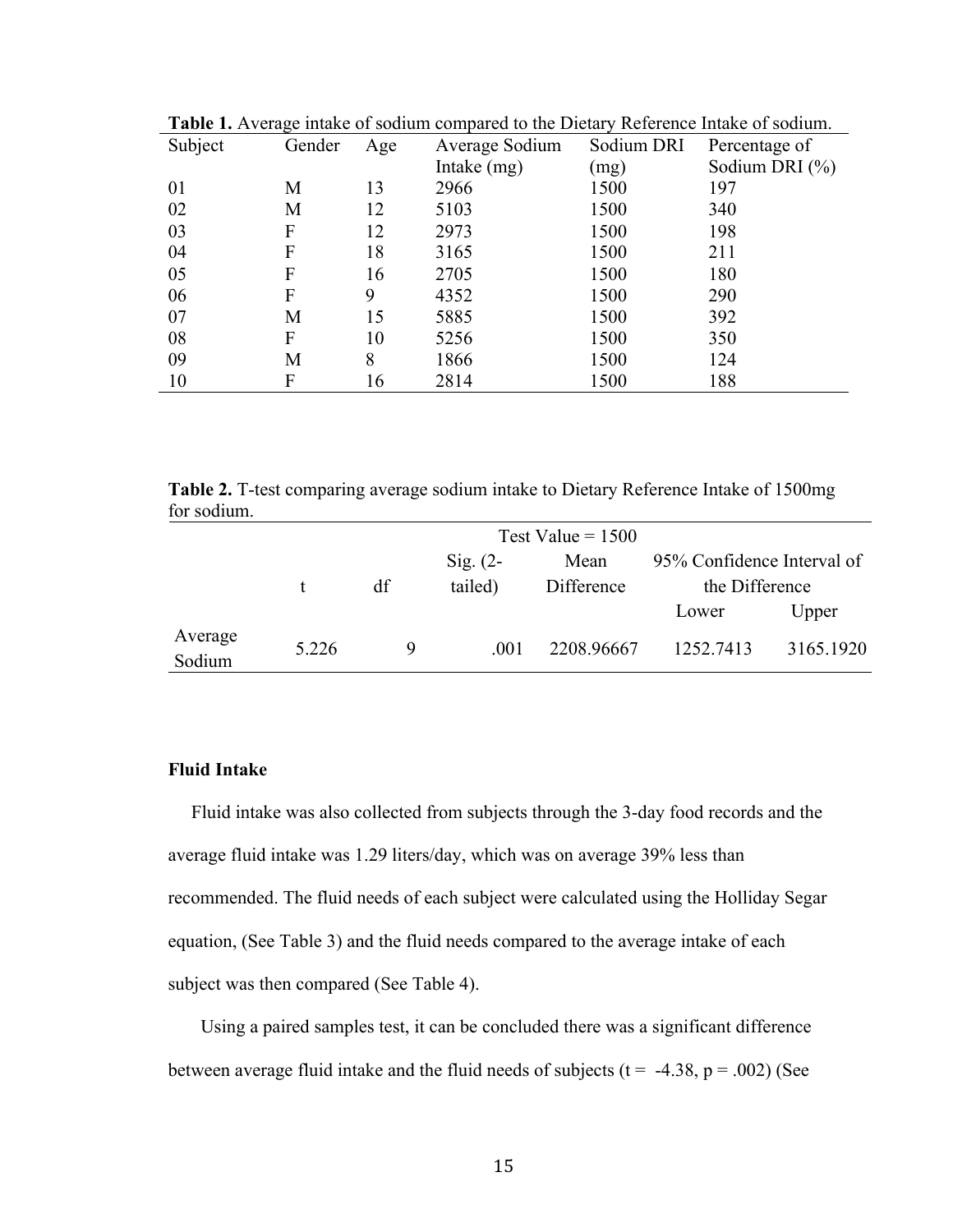Table 5). The participants had significantly less fluid intake ( $M = 1.29$  liters; SD =

0.4571) than the recommended intake of fluid.

| <b>Table 3.</b> The Holliday-Segar Method used to calculate fluid needs. |                         |  |  |  |  |
|--------------------------------------------------------------------------|-------------------------|--|--|--|--|
| Holliday-Segar Method                                                    |                         |  |  |  |  |
| First $10 \text{ kg}$                                                    | $100 \text{ mL/kg/day}$ |  |  |  |  |
| Second 10 kg                                                             | 50 mL/kg/day            |  |  |  |  |
| Every kg thereafter                                                      | $20 \text{ mL/kg/day}$  |  |  |  |  |

| <b>Table 4.</b> Average fluid intake compared to the fluid needs of subjects. |        |     |               |              |                     |  |  |
|-------------------------------------------------------------------------------|--------|-----|---------------|--------------|---------------------|--|--|
| Subject                                                                       | Gender | Age | Average Fluid | Fluid        | Percentage of       |  |  |
|                                                                               |        |     | Intake $(L)$  | Needed $(L)$ | <b>Fluid Needed</b> |  |  |
|                                                                               |        |     |               |              | (%)                 |  |  |
| 01                                                                            | М      | 13  | 1.29          | 1.75         | 74                  |  |  |
| 02                                                                            | М      | 12  | 1.90          | 2.22         | 86                  |  |  |
| 03                                                                            | F      | 12  | 1.42          | 2.15         | 66                  |  |  |
| 04                                                                            | F      | 18  | 1.39          | 3.00         | 46                  |  |  |
| 05                                                                            | F      | 16  | 0.81          | 2.22         | 36                  |  |  |
| 06                                                                            | F      | 9   | 0.86          | 1.70         | 51                  |  |  |
| 07                                                                            | М      | 15  | 1.99          | 2.59         | 77                  |  |  |
| 08                                                                            | F      | 10  | 1.65          | 1.66         | 99                  |  |  |
| 09                                                                            | М      | 8   | 0.72          | 1.60         | 45                  |  |  |
| 10                                                                            | F      | 16  | 0.93          | 3.05         | 30                  |  |  |

**Table 5.** Paired Samples Test comparing average fluid intake to the fluid needs of subjects.

|         |           | Paired Differences |                 |        |       |    |                     |
|---------|-----------|--------------------|-----------------|--------|-------|----|---------------------|
|         |           | Std.               | 95% Confidence  |        |       |    |                     |
|         | Std.      | Error              | Interval of the |        |       |    |                     |
| Mean    | Deviation | Mean               | Difference      |        |       |    | $\mathrm{Sig.}$ (2- |
|         |           |                    | Lower           | Upper  | T     | DF | tailed)             |
| $-9072$ | 6548      | 2071               | -1 3756         | - 4388 | -4381 | 9  |                     |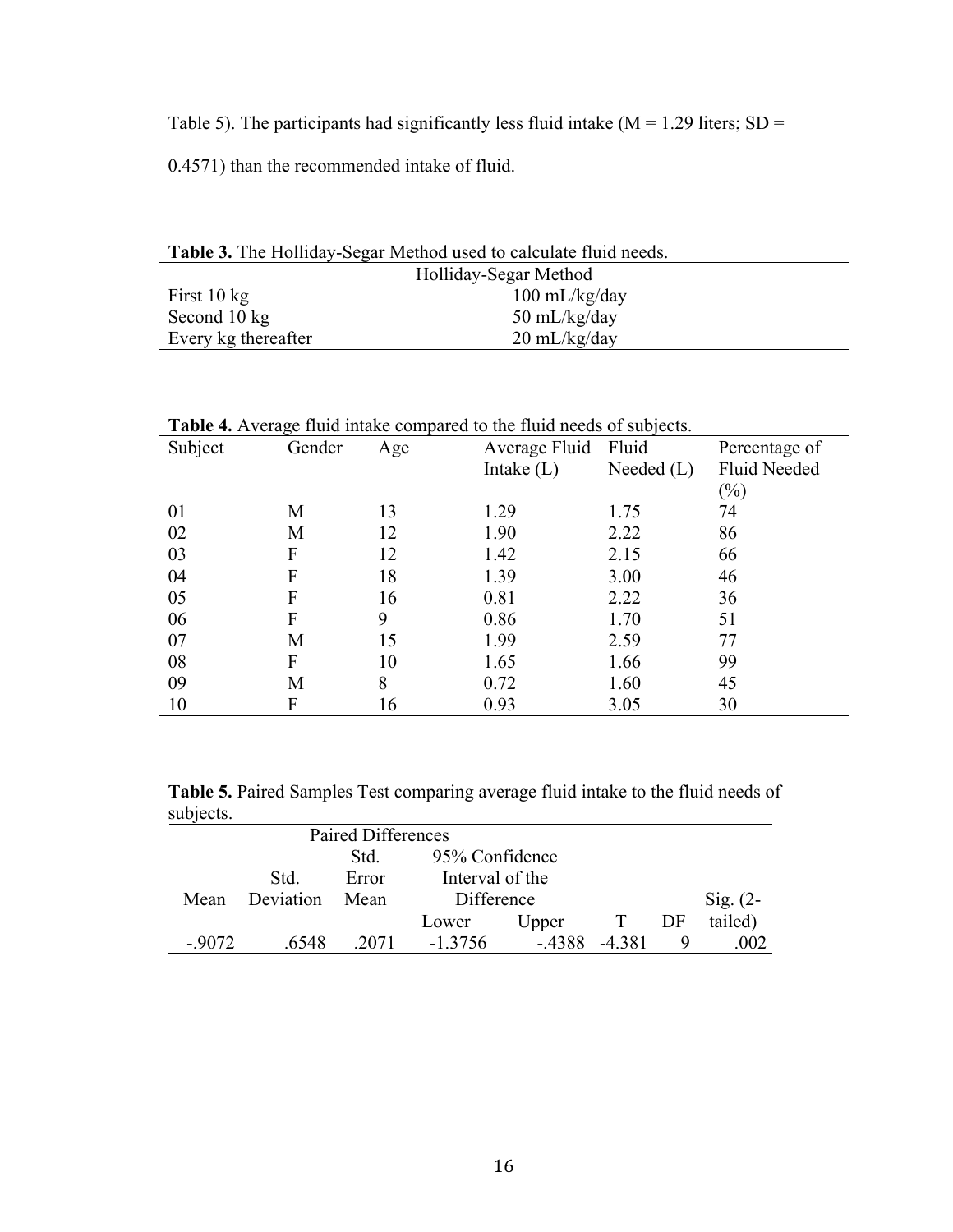#### **Total Body Water**

 The total body water (TBW) requirements differ based on gender. Males normal TBW is 30 liters, while females normal TBW is 38.1 liters. <sup>20</sup> The average TBW measured from the BIA was 26.4 liters with a minimum of 15.7 liters and a maximum of 40 liters. The average TBW among male subjects was 25.2 liters. The mean TBW of female subjects was 27.2 liters. Both averages among the male and female subjects fell below the recommended TBW content (See Table 6). However, there was not a significant difference between the males average TBW content  $(M = 25.2; SD = 10.8)$ and the recommended value of 38.1 liters ( $t = -2.38$ ;  $p = .097$ ) (See Table 7). Nor was there was not a significant difference between the females average TBW content ( $M =$ 27.2; SD = 7.98) and the recommended value of 30 liters ( $t = -0.86$ ;  $p = .429$ ) (See Table 8).

| compared to normal 1 B w revers among pediatric males and remales. |        |     |            |            |            |
|--------------------------------------------------------------------|--------|-----|------------|------------|------------|
| Subject                                                            | Gender | Age | <b>TBW</b> | Normal     | Percentage |
|                                                                    |        |     | (L)        | <b>TBW</b> | of Normal  |
|                                                                    |        |     |            | (L)        | TBW $(\%)$ |
| 01                                                                 | M      | 13  | 18.8       | 38.1       | 49         |
| 02                                                                 | M      | 12  | 26.3       | 38.1       | 69         |
| 03                                                                 | F      | 12  | 23.3       | 30.0       | 78         |
| 04                                                                 | F      | 18  | 35.8       | 30.0       | 119        |
| 05                                                                 | F      | 16  | 29.0       | 30.0       | 97         |
| 06                                                                 | F      | 9   | 18.6       | 30.0       | 62         |
| 07                                                                 | M      | 15  | 40.0       | 38.1       | 105        |
| 08                                                                 | F      | 10  | 19.6       | 30.0       | 65         |
| 09                                                                 | M      | 8   | 15.7       | 38.1       | 41         |
| 10                                                                 | F      | 16  | 36.9       | 30.0       | 123        |

**Table 6.** Total Body Water (TBW) measured from Bioelectrical Impedance Analysis compared to normal TBW levels among pediatric males and females.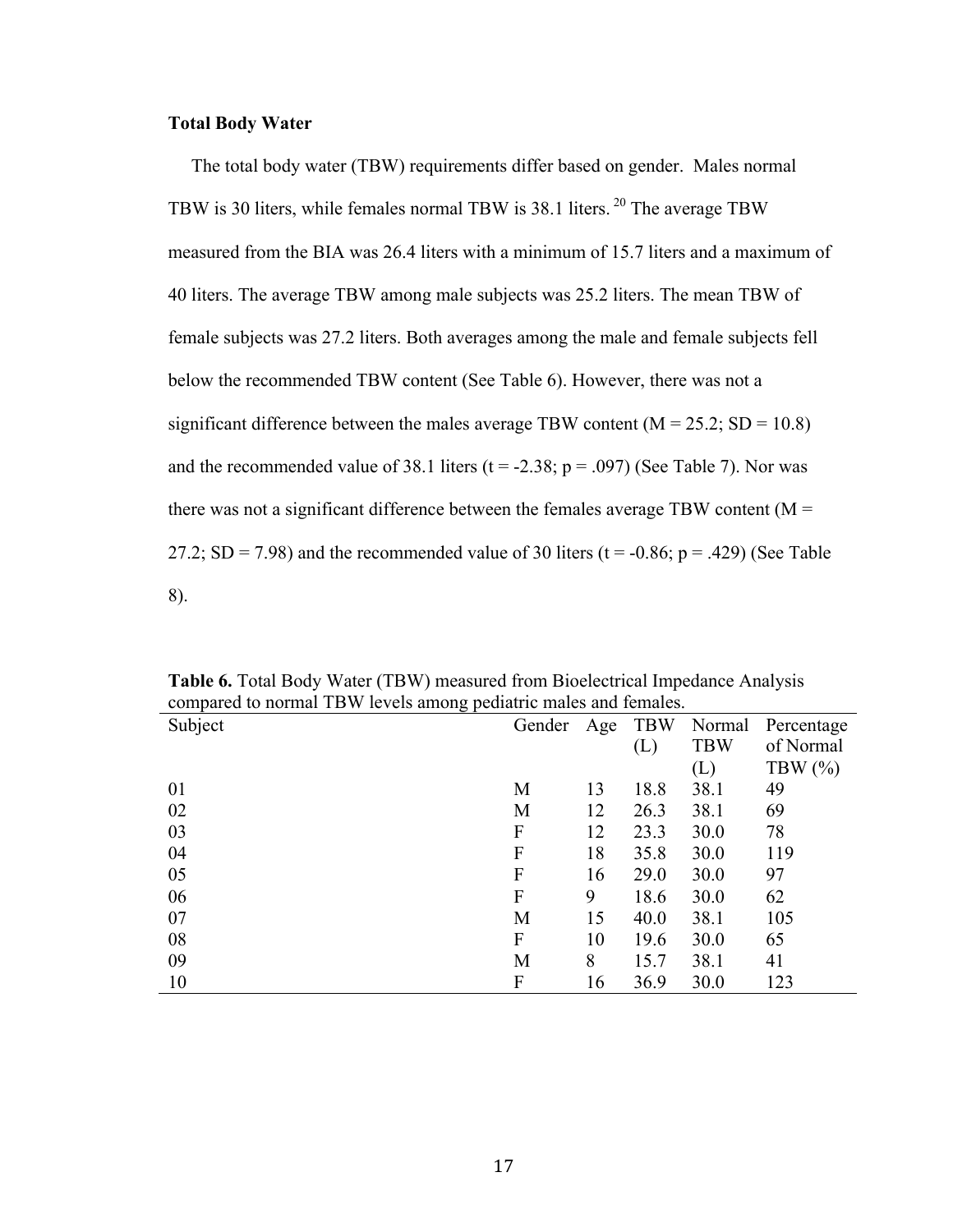|      |        |    |                   |            | 95% Confidence Interval of |        |  |
|------|--------|----|-------------------|------------|----------------------------|--------|--|
|      |        |    | $\text{Sig.}$ (2- | Mean       | the Difference             |        |  |
|      |        | df | tailed)           | Difference | Lower                      | Upper  |  |
| TBWL | -2 384 |    | 097               | $-1290000$ | $-30.1230$                 | 4.3230 |  |

**Table 7.** T-test of males versus recommended test value of 38.1 liters.

| <b>Table 8.</b> T-test of females versus recommended test value of 30 liters. |       |    |                     |            |                |           |  |  |
|-------------------------------------------------------------------------------|-------|----|---------------------|------------|----------------|-----------|--|--|
| 95% Confidence Interval of                                                    |       |    |                     |            |                |           |  |  |
|                                                                               |       |    | $\mathrm{Sig.}$ (2- | Mean       | the Difference |           |  |  |
|                                                                               |       | df | tailed)             | Difference | Lower          | Upper     |  |  |
| <b>TBWL</b>                                                                   | - 860 |    | 429                 | $-2.80000$ | -11 1721       | 5 5 7 2 1 |  |  |

 Results indicated a significant positive correlation between average sodium and average fluid intake  $(r = .804)$ . However there was no correlation found between average fluid intake and TBWL or average sodium intake and TBWL. This indicates that there is no correlation between fluid or sodium intake and TBW content (See Table 9).

| $(11)$ W, $)$ . |                        |                        |                           |             |
|-----------------|------------------------|------------------------|---------------------------|-------------|
|                 |                        | Average<br>Fluid $(L)$ | Average<br>Sodium<br>(mg) | <b>TBWL</b> |
| Average         | Pearson<br>Correlation | 1                      | .804                      | .307        |
| Fluid $(L)$     | Sig. (2-tailed)        |                        | .005                      | .388        |
|                 | N                      | 10                     | 10                        | 10          |
| Average         | Pearson<br>Correlation | $***$<br>.804          | 1                         | .234        |
| Sodium          | Sig. (2-tailed)        | .005                   |                           | .516        |
| (mg)            | N                      | 10                     | 10                        | 10          |
| <b>TBWL</b>     | Pearson<br>Correlation | .307                   | .234                      | 1           |
|                 | Sig. (2-tailed)        | .388                   | .516                      |             |
|                 | N                      | 10                     | 10                        | 10          |

**Table 9.** Correlation table comparing average fluid and sodium to Total Body Water (TBW).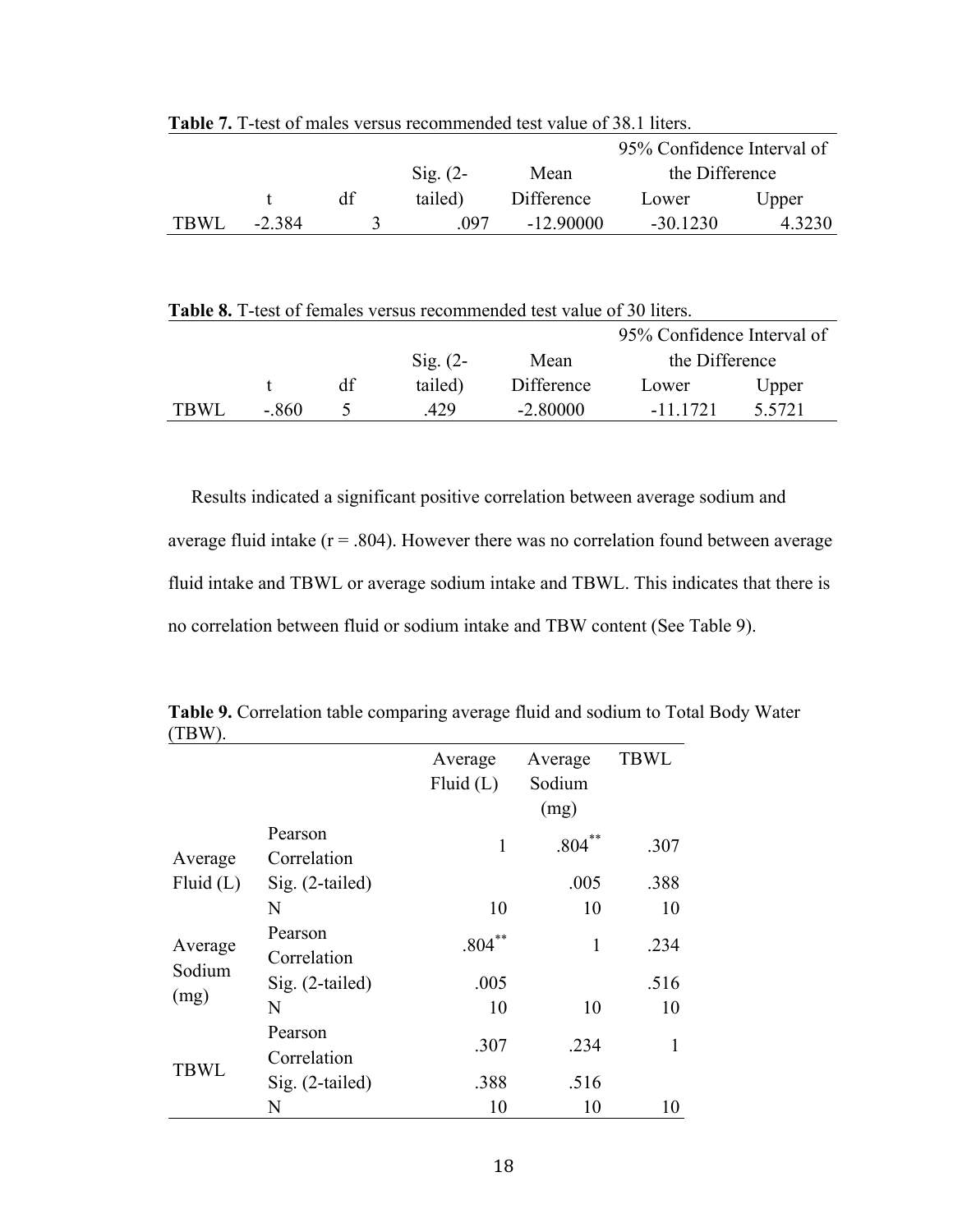#### **CHAPTER 4**

#### **DISCUSSION**

 The main complication noted from HbSS is VOC pain crises. There is research supporting adequate fluid status may help in the prevention of increases in blood viscosity, which leads to the obstruction of blood flow leading to VOC pain crises. $6\degree$ When total body fluids are reduced, this leads to an increase in plasma viscosity, and a much slower movement of blood cells. This creates an opportunity for sickle shaped RBCs to stick together, causing an occlusion.<sup>14</sup> VOC pain crises are the number one complaint of those with HbSS, and causes suffering among those patients. It also accounts for 90% of all HbSS hospital admissions. <sup>10</sup> When sent home from hospitalization, parents or guardians are sent with the advice of ensuring patient acquires adequate amounts of fluid to prevent future pain crises. This study sought to compare fluid intake and sodium intake with TBW of subjects diagnosed with HbSS in order to seek background of how hydration status could be linked to VOC.

 In the current study no correlation was found between TBW and sodium or fluid intake. This supports the findings of Shurley et al and suggests a larger sample size is necessary. <sup>6</sup> It is widely understood that poor hydration status increases the viscosity of the blood and therefore impacts the hemoconcentation of the blood. This results in a higher risk of VOC pain crisis in HbSS patients. From the findings, HbSS patients had a substantially lower fluid intake than recommended, and much lower than their overall needs as calculated by the Holliday-Segar equation. Since hydration status is linked to dietary intake of both fluids and sodium, the dietary intervention to limit sodium and increase patient intake of fluids is necessary.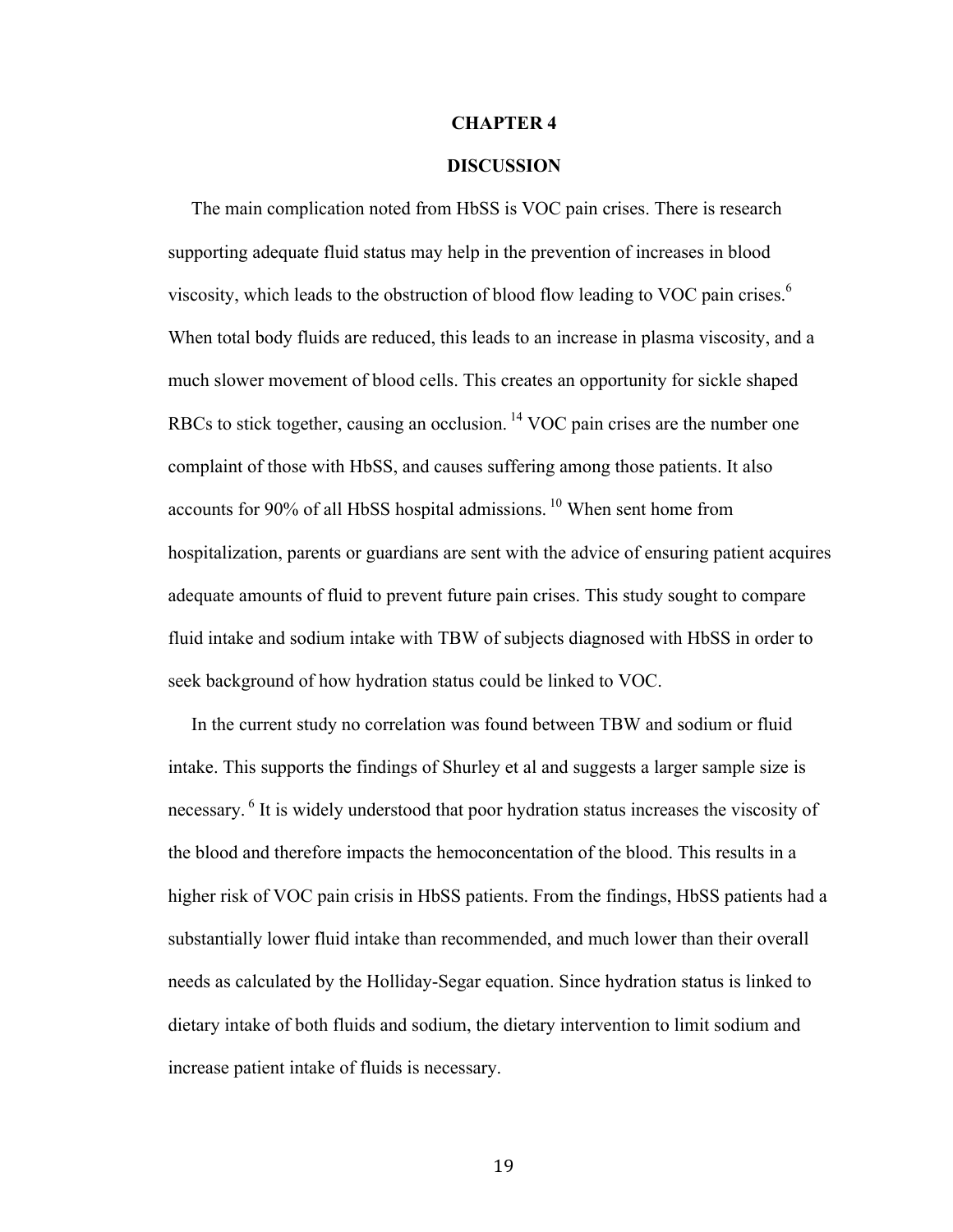Not only do HbSS patients have a lower intake of fluids than is necessary, they also have a higher intake of sodium than is necessary. The DRI for daily sodium for all subjects involved in this study is 1500 mg, while the average daily intake of sodium was 3708 mg. This also did not include added sodium or salt added in cooking or before consumption. This patient demographic is primarily eating quick meals such as fast food, which has a high sodium concentration, and processed foods. The processed foods that were eaten primarily included deli meats, hot dogs, bologna, and other ready-to-eat meals patients can easily prepare. According to a study conducted by Sebastian et al, the sources of sodium in the US diet are as follows: sodium added during processing accounts for 77%, sodium already in foods accounts for 12%, salt added at the table accounts for  $6\%$ , and salt added in cooking accounts for  $5\%$ <sup>21</sup>. This study reveals that the main source of sodium in the US diet is found in processed foods. The study conducted did not take into account sodium added at the table before consumption, however, this shows to be a very miniscule source of sodium in the US diet. This further reveals the necessity of limiting processed foods in the diets of those with HbSS since those patients require an adequate hydration status to avoid pain crises.

 From the information collected from this study, sodium intake and fluid intake does not affect TBW of subjects. However, more research needs to be done to investigate this further.

#### **Limitations**

 The limitations of this study include a small sample size of just 10 subjects involved. This limited sample size may not have provided enough data to evaluate pain crises, use of pain medication or hospitalizations, fluid intake, or sodium intake. Another limitation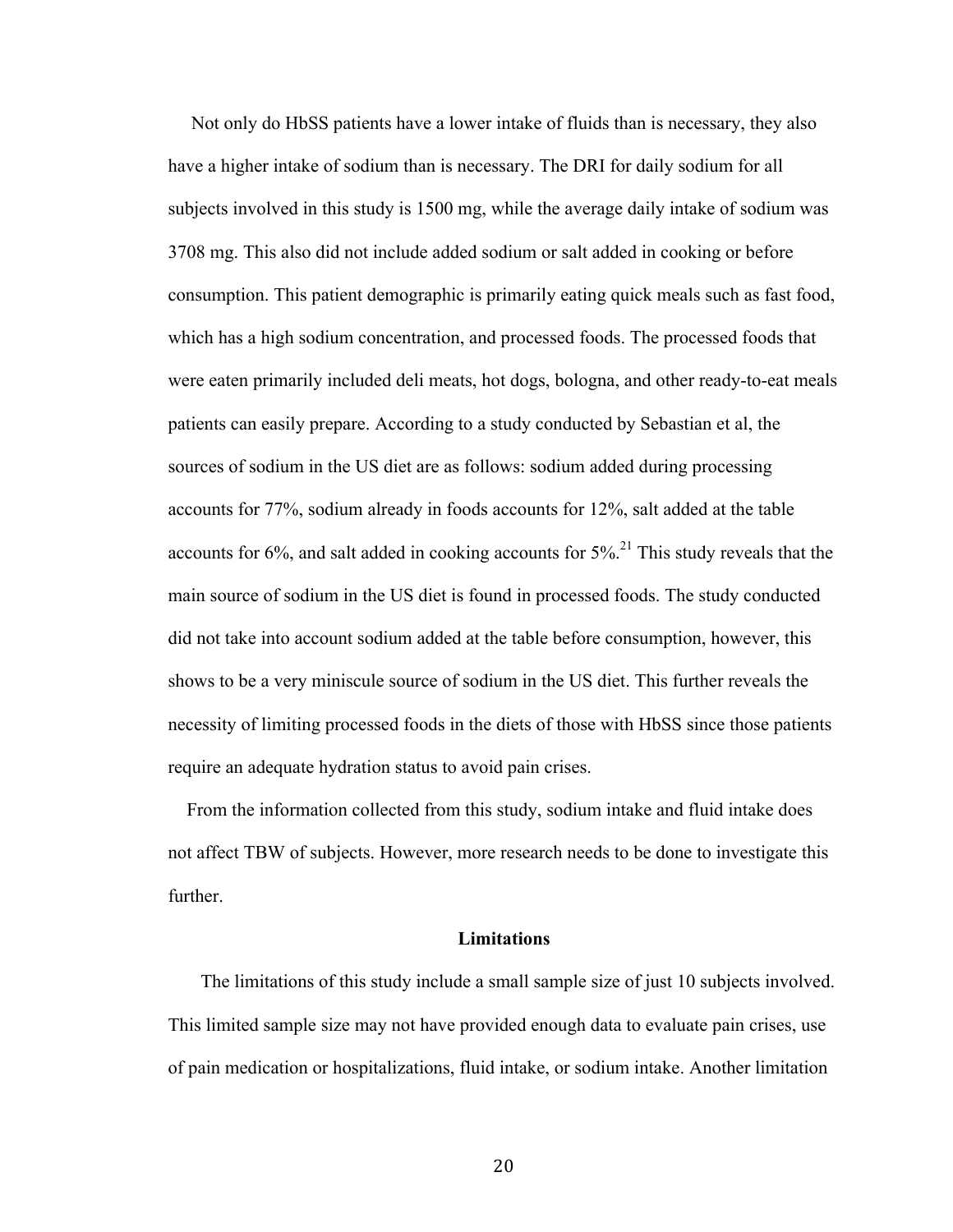involved human error of children and/or guardians not adequately recording intake over a three-day period. There could be some meals, fluid intake, or snacks missed due to the lack of recording by subjects. This study also did not account for sodium added when cooking or before consumption based on the inability to do so using just a recall.

 In the future, studies may benefit from a larger sample size, and possibly using a control group as well as the study group to monitor fluid and sodium intake over a threeday period.

#### **Conclusion**

 Patient demographics appeared to contribute to the findings of the current investigation as subjects consumed much higher quantities of sodium than recommended by the USDA (DRI of 1500 mg per day). Subjects consumed most sodium from processed foods such as deli meats, chips, snack foods, and sodas. While this study did not account for salt added before consumption, studies show that this intake is typically miniscule compared to the overall large consumption of sodium.<sup>21</sup>

 Based on the literature, it was thought that the subjects would have a low TBW and a lower intake than recommended of fluid. While their fluid intake was lower than recommended, there was no correlation found between fluid intake and TBW. Overall, this study revealed that sodium and fluid intake both did not affect TBW. This indicates that our HbSS population consumed less than the recommended amount of fluid, and a much higher amount of sodium than recommended. Both of these factors are known to affect hydration status.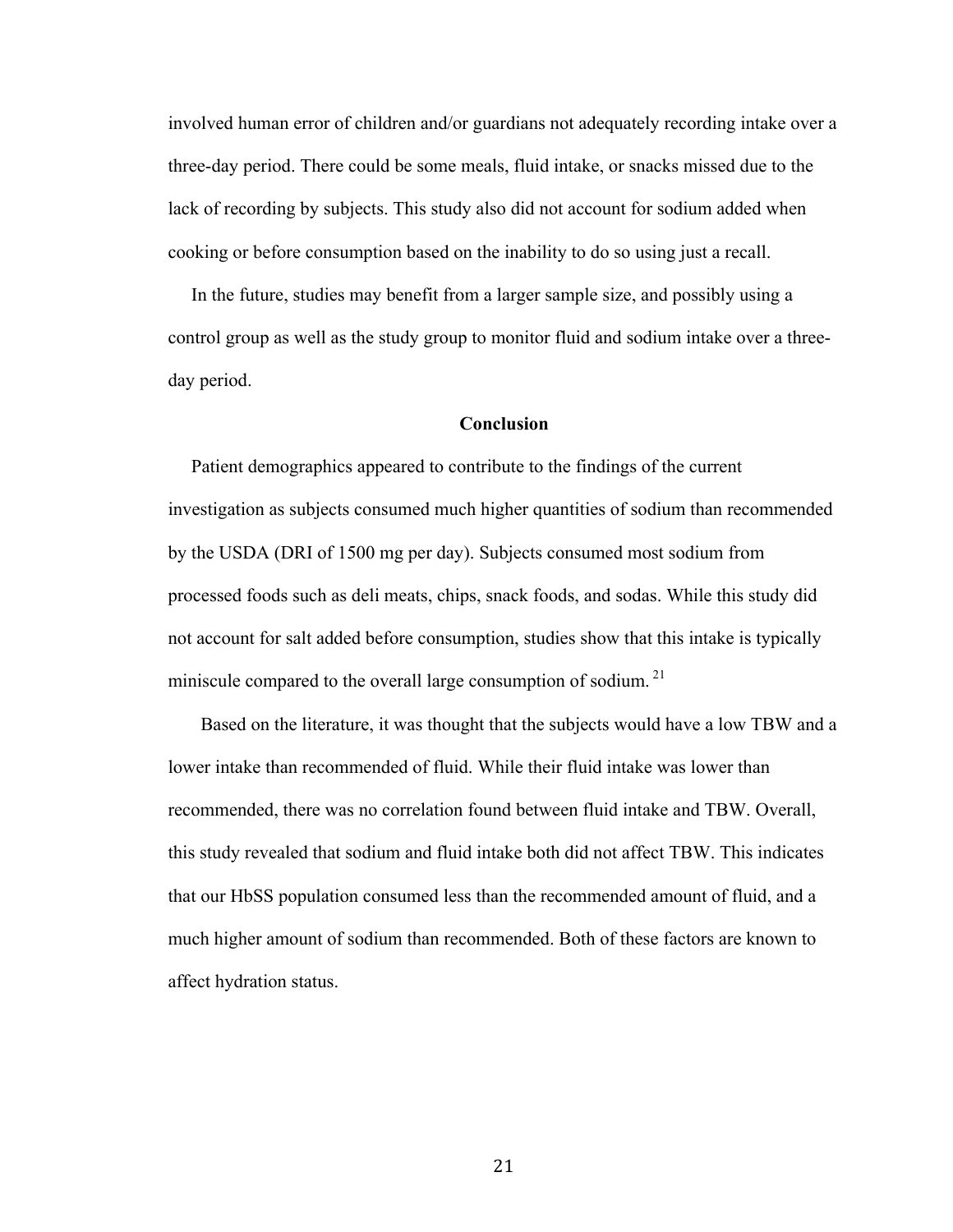#### **REFERENCES**

- 1. Addis G. Sickle cell disease, part 1: Understanding the condition. *BR J SCH NURS*. 2010;5(5):231-234.
- 2. Miller J, L., Meier E, Riehm. Sickle cell disease in children. *Drugs*. 2012;72(7):895- 906.
- 3. Musumadi L, Westerdale N, Appleby H. An overview of the effects of sickle cell disease in adolescents. *Nurs Stand*. 2012;26(26):35-40.
- 4. Rogovik A, Li Y, Kirby M, Friedman J, Goldman R. Admission and length of stay due to painful vasoocclusive crisis in children. *Am J Emerg Med*. 2009;27(7):797.
- 5. Teague K, Fletcher-Pope L, Williams R, Wang W. *Sodium and fluid intake in children with sickle cell anemia.* Master's. University of Memphis; 2009.
- 6. Shurley T, Williams R, Smith K, Mitchell C, Hankin J. Pilot study to identify the feasibility of measuring hydration status utilizing bioelectrical impedance analysis in children with sickle cell anemia. *J ACAD NUTR DIET*. 2012;112:A28-A28.
- 7. Wang W. The pharmacotherapy of sickle cell disease. *Expert Opin Pharmacother*. 2008;9(17):3069.
- 8. Smith W, Coyne P, Smith V, Mercier B. Temperature changes, temperature extremes, and their relationship to emergency department visits and hospitalizations for sickle cell crisis. *Pain Manag Nurs*. 2003;3(3):106.
- 9. Simon H. Sickle cell anemia. The New York Times Web site. http://health.nytimes.com/health/guides/disease/sickle-cell anemia/background. html. Published 3/14/13. Updated 2013. Accessed November, 2, 2013.
- 10. Brandow A, Brousseau D, Pajewski N, Panepinto J. Vaso-occlusive painful events in sickle cell disease: Impact on child well-being. *Pediatr Blood Cancer*. 2010;54(1):92.
- 11. Yale S, Nagib N, Guthrie T. Approach to the vaso-occlusive crisis in adults with sickle cell disease. *Am Fam Physician*. 2000;61(5):1349.
- 12. De D. Acute nursing care and management of patients with sickle cell. *Br J Nurs*. 2008;17(13):818.
- 13. Vichinsky E, Lubin B. Sickley cell anemia and related hemoglobinopathies. *Pediatr Clin North Am*. 1980;27(2):429.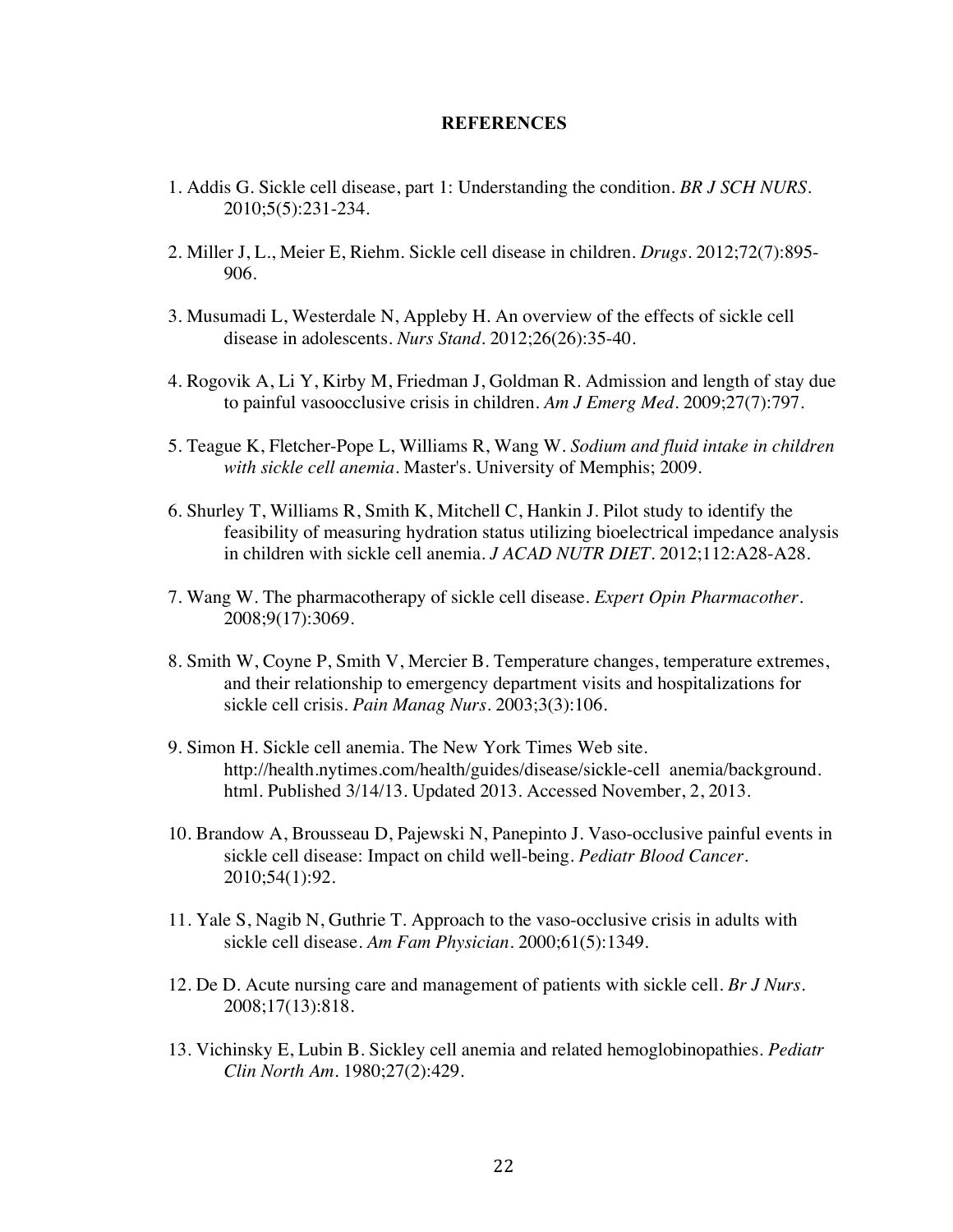- 14. Brown M. Managing the acutely ill adult with sickle cell disease. *Br J Nurs*. 2012;21(2):90-96.
- 15. Rogovik A, Persaud J, Freidman J, Kirby M, Goldman R. Pediatric vasoocclusive crisis and weather conditions. *J Emerg Med*. 2011;41(5):559.
- 16. Jamison R. Influence of weather on report of pain. *International Association for the Study of Pain*. 1996.
- 17. Shanholtzer B, Patterson S. Use of bioelectrical impedance in hydration status assessment: Reliability of a new tool in psychophysiology research. *Int J Psychophysiol*. 2003;49(3):217.
- 18. Triplette J, Loko G, Samb A, et al. Effects of hydration and dehydration on blood rheology in sickle cell trait carriers during exercise. *AJP Heart*. 2010;299(3):908.
- 19. Rosa, RM. Bierer, BE. Bunn, HF. Epstein, FH. The treatment of sickle cell anemia with induced hyponatremia. *Blood Cells*. 1982;8(2):329-335.
- 20. Horlick M, Arpadi S, Bethel J, et al. Bioelectrical impedance analysis models for predication of total body water and fat-free mass in healthy and HIV-infected children and adolescents. *J Clinical Nutrition*. 2002:991-999.
- 21. Sebastian R, Wilkinson Enns C, Steinfeldt L, Goldman M, Moshfegh. Monitoring sodium intake of the US population: Impact and implications of a change in what we eat in america, national health and nutrition examination survey dietary data processing. *J ACAD NUTR DIET*. 2013;113:942.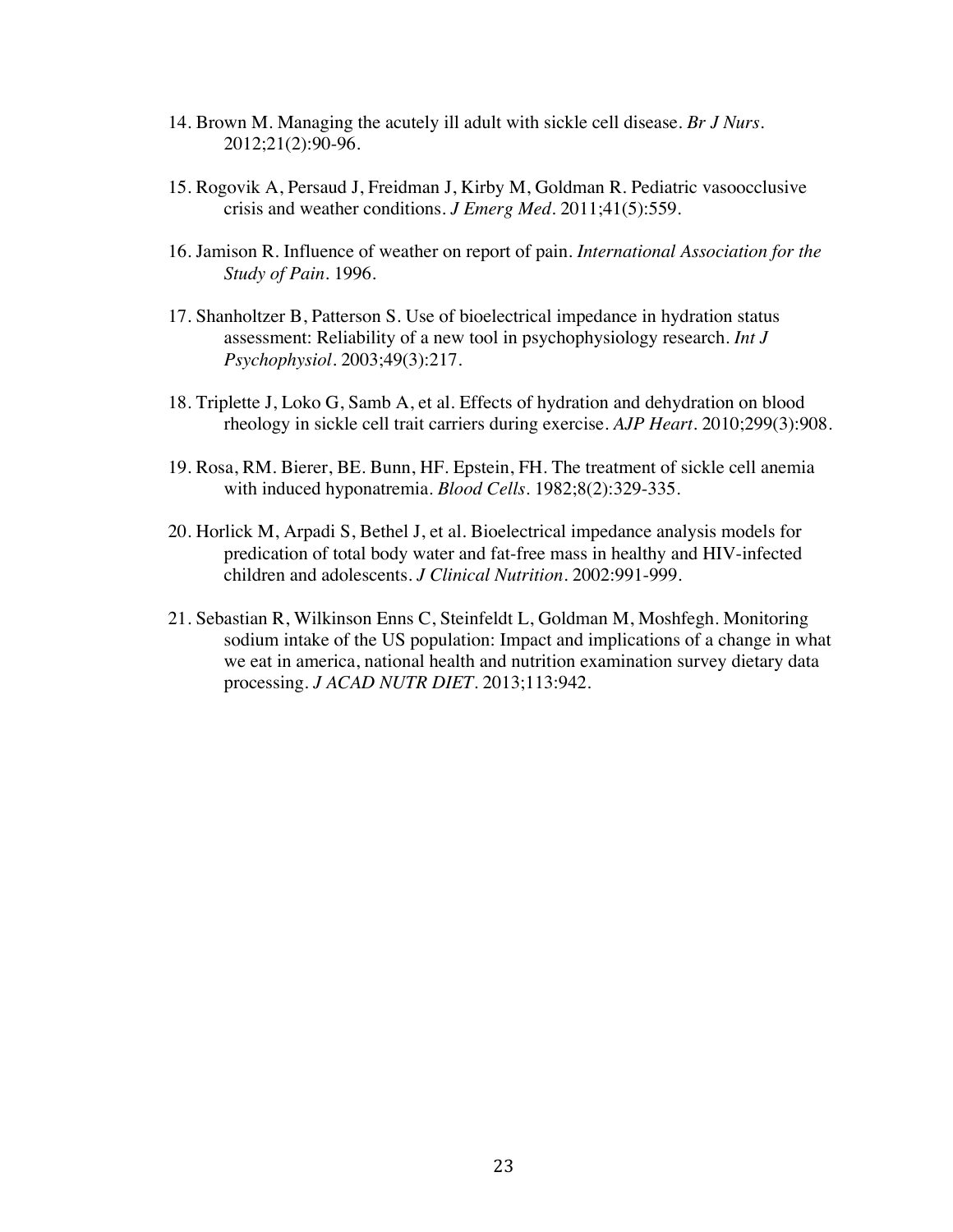### **APPENDIX A**

Body Composition 2.1 User's Guide



33939 Harper Avenue Clinton Township, Michigan 48035 USA Toll-Free: 800-528-4513 Phone: 586-790-0200 Fax: 586-790-0205 Web: http://www.rjlsystems.com/ Manual Revision Date: September 11, 2009

### **Indications for Use:**

#### **Calculation and Historical Tracking of:**

- Actual Impedance
- Actual Phase Angle (PA)
- Estimated Body Fat (FAT)
- Estimated Fat Free Mass (FFM)
- Estimated Total Body Water (TBW)
- Estimated Intra-Cellular Water (ICW)
- Estimated Extra-Cellular Water (ECW)
- Estimated Basal Metabolic Rate (BMR)
- Estimated Daily Energy Expenditure (DEE)
- Actual Body Mass Index (BMI)

#### **Intended Population:**

BC is intended only for use on normally healthy adults and adolescents age 3-94. The prediction equations used by the BC software assume that the person being tested has not had either arm or leg amputated.

It is not intended to be used to diagnose, treat, or cure any disease or medical condition.

# **Contraindications:**

No known contraindications exist.

#### **Warnings:**

The BC software provides body composition estimates based on the electrical characteristics measured by a

Bioelectrical Impedance Analyzer (BIA). BIAs work by introducing an alternating current (AC) signal into the

body and then measuring how that signal is affected by the body. This device should not be used on subjects with any implantable electronic devices such as pacemakers or implantable cardioverter-defibrillators (ICD)'s.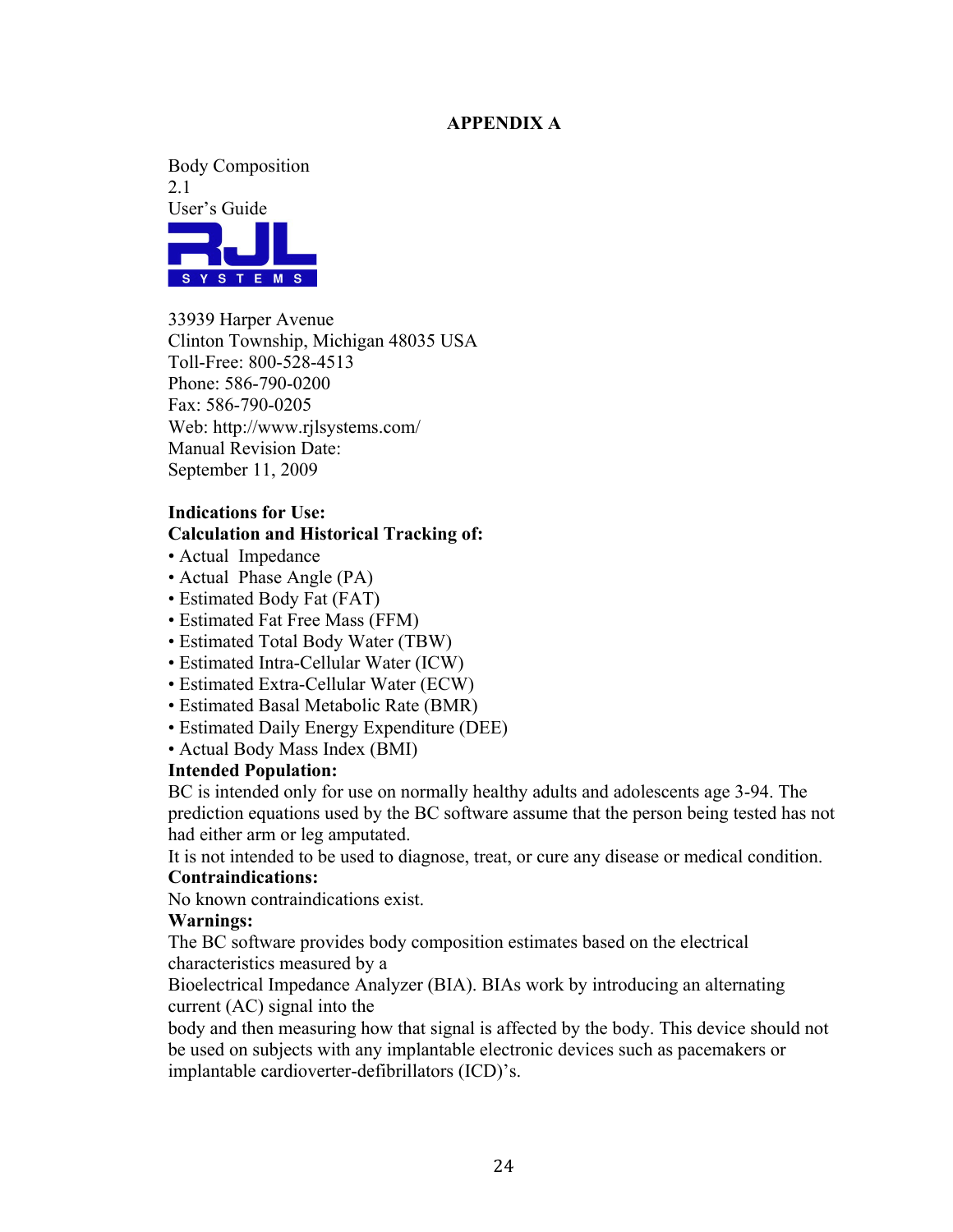Pediatric

Most studies that develop body composition equations strictly study adult (and/or teenage) populations.

The equation for estimating FFM (and fat) in this equation set was developed from a population of children

aged 9-14.

What do the Results Mean?

• FAT

Fat is the energy storage of the body. Everybody needs fat in their bodies, but it is important not to have too much.

• Fat Free Mass (FFM)

This value is, literally, what would be left after all fat was removed from the body. Many people also refer

to FFM as Lean Body Mass (LBM).

• Lean Dry Mass (LDM)

Lean Dry Mass is the non-water portion of Fat-Free Mass, or Lean Mass. It can also be accurately called

"Fat-Free Solids", "Lean Dry Weight", or "Dry Lean". By definition, to calculate LDM, simply subtract

TBW from FFM. I.e.: LDM = FFM – TBW.

Example 1:

To envision what LDM is, picture a T-Bone steak. While the majority of it is meat, (i.e.: muscle) it also

contains fat, the bone, and connective tissues which attach the muscle to the bone. Next, trim the fat from

the imaginary steak. For the sake of argument, let us say that we are able to remove exactly 100% of the

fat. What will be left (the meat, bone, and connective tissues) is the FFM of the steak. Now, freeze-dry the steak. Depending on the temperature of the freeze-drier, the rate at which the steak is

cooled, and how long it is allowed to freeze-dry, it is possible to extract 100% of the water in the steak. By

doing this, not only is all of the extra-cellular water removed, but all of the intra-cellular water is removed,

as well. This process destroys the cells.

Once the steak has been completely dried, allow it to return to room temperature. It will now be considerably

smaller than it was initially, and completely solid. This is Lean Dry mass.

Example 2: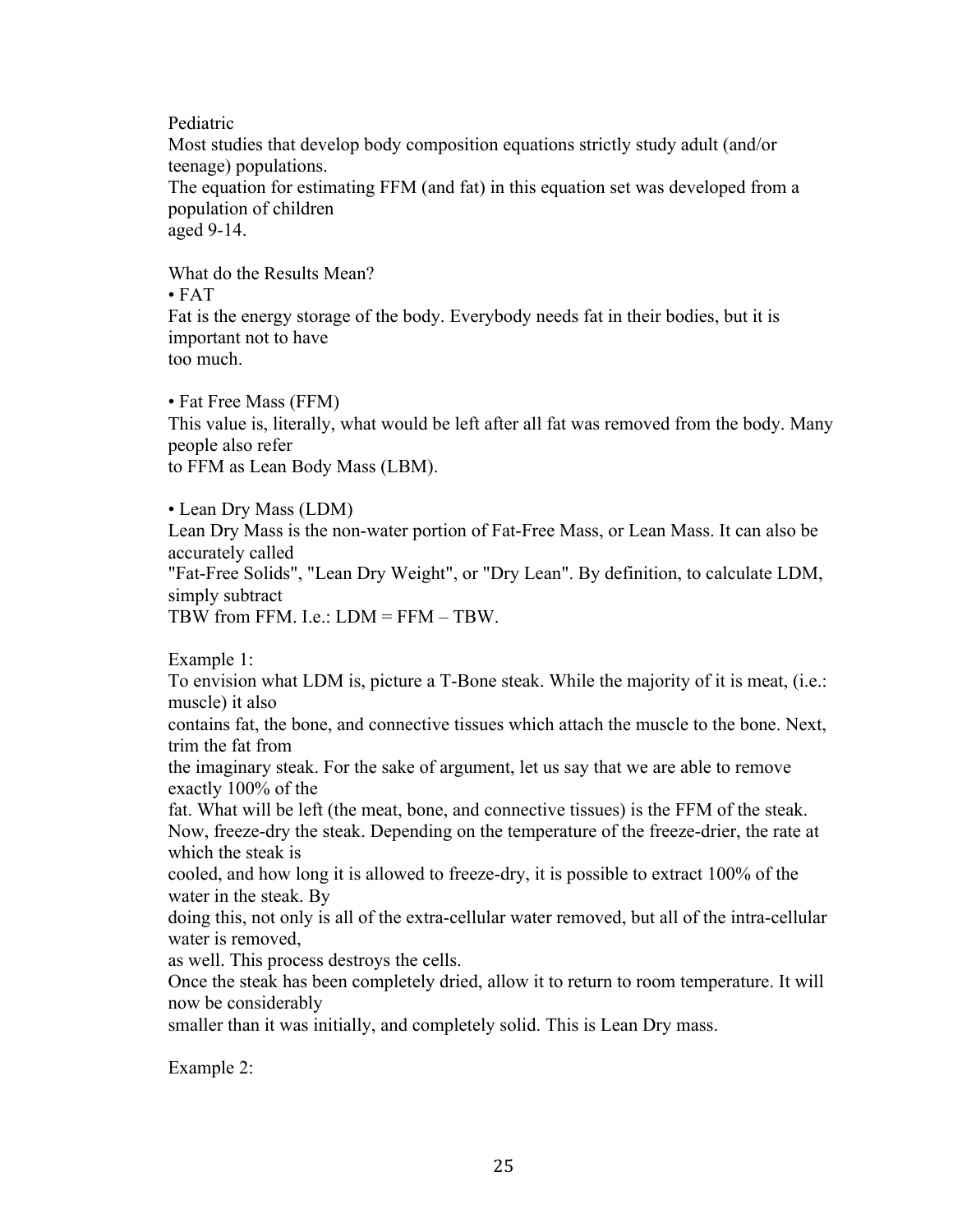For another, more human example of what Lean Dry Mass is, look at a mummy from ancient Egypt. During

the embalming and preservation process, the Egyptian priests covered the Pharoah's body in chemicals

which, over time, dissolved all of the fat and extracted all of the water. This was done to prevent the body

from rotting and to prevent insects from consuming it. Because the mummified body contains no fat or water,

the mummy is 100% Lean Dry Mass.

• Total Body Water (TBW)

Literally, the total amount of water in the body. Since fat is essentially 0% water, TBW is entirely contained

within FFM.

• Intra-Cellular Water (ICW) This is the portion of Total Body Water that is located within the body's cells.

• Extra-Cellular Water (ECW)

This is the portion of Total Body Water that is located outside of the body's cells. Examples of where ECW

is found include, but are not limited to: blood plasma, spinal fluid, joint fluids, and edema.